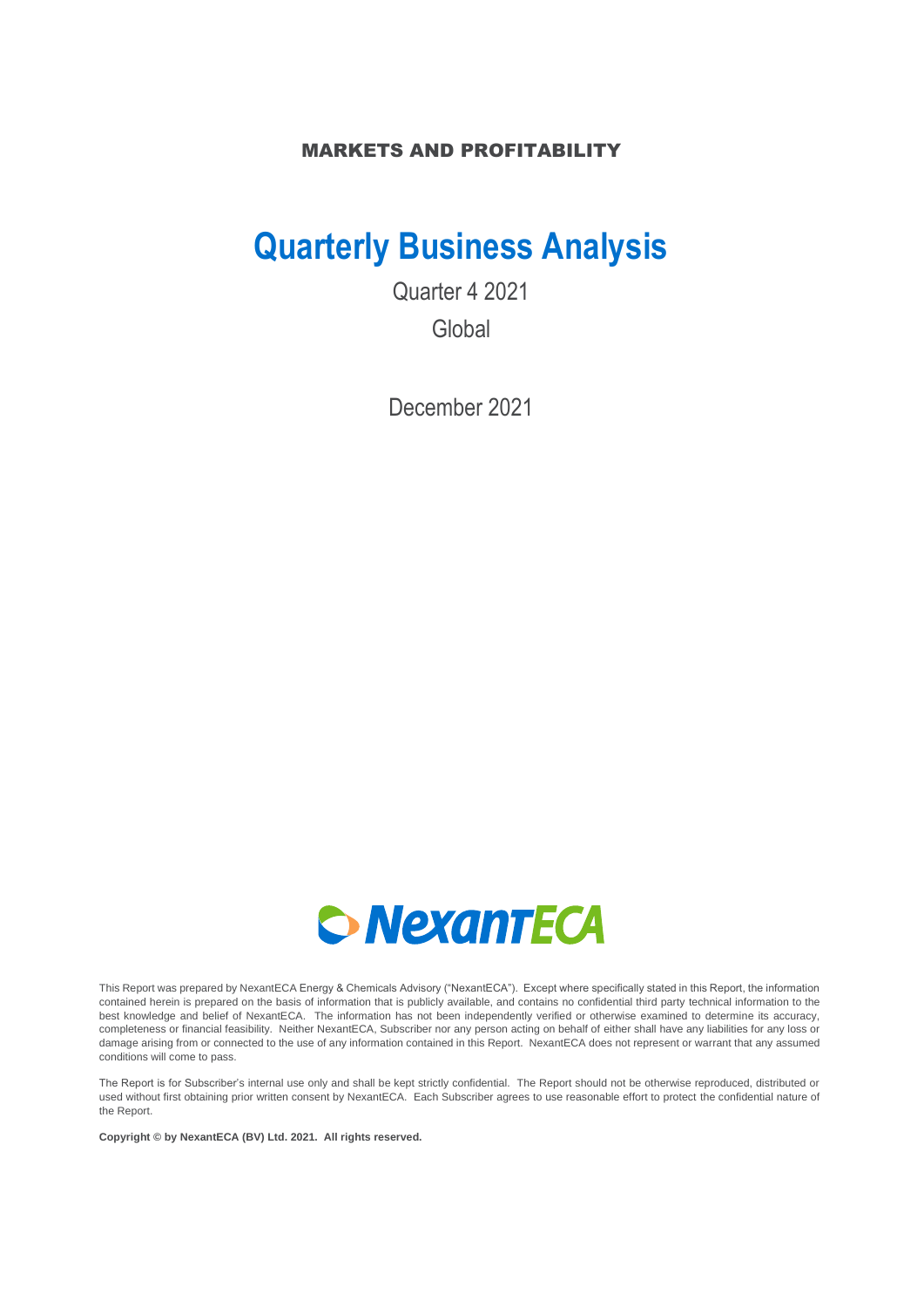

## **Contents**

| 1              |     |       |  |
|----------------|-----|-------|--|
|                | 1.1 |       |  |
|                | 1.2 |       |  |
|                | 1.3 |       |  |
| $\overline{2}$ |     |       |  |
|                | 2.1 |       |  |
|                | 2.2 |       |  |
| 3              |     |       |  |
|                | 3.1 |       |  |
|                |     | 3.1.1 |  |
|                |     | 3.1.2 |  |
|                |     | 3.1.3 |  |
|                | 3.2 |       |  |
|                |     | 3.2.1 |  |
|                |     | 3.2.2 |  |
|                |     | 3.2.3 |  |
|                | 3.3 |       |  |
|                |     | 3.3.1 |  |
|                |     | 3.3.2 |  |
|                | 3.4 |       |  |
|                |     | 3.4.1 |  |
|                |     | 3.4.2 |  |
|                |     | 3.4.3 |  |
|                |     | 3.4.4 |  |
|                |     | 3.4.5 |  |
|                |     | 3.4.6 |  |
|                |     | 3.4.7 |  |
|                |     | 3.4.8 |  |
| 4              |     |       |  |
|                | 4.1 |       |  |
|                |     |       |  |
|                |     | 4.1.2 |  |
|                |     | 4.1.3 |  |
|                | 4.2 |       |  |
|                |     | 4.2.1 |  |
|                |     | 4.2.2 |  |
|                |     | 4.2.3 |  |
|                | 4.3 |       |  |
|                |     | 4.3.1 |  |
|                |     | 4.3.2 |  |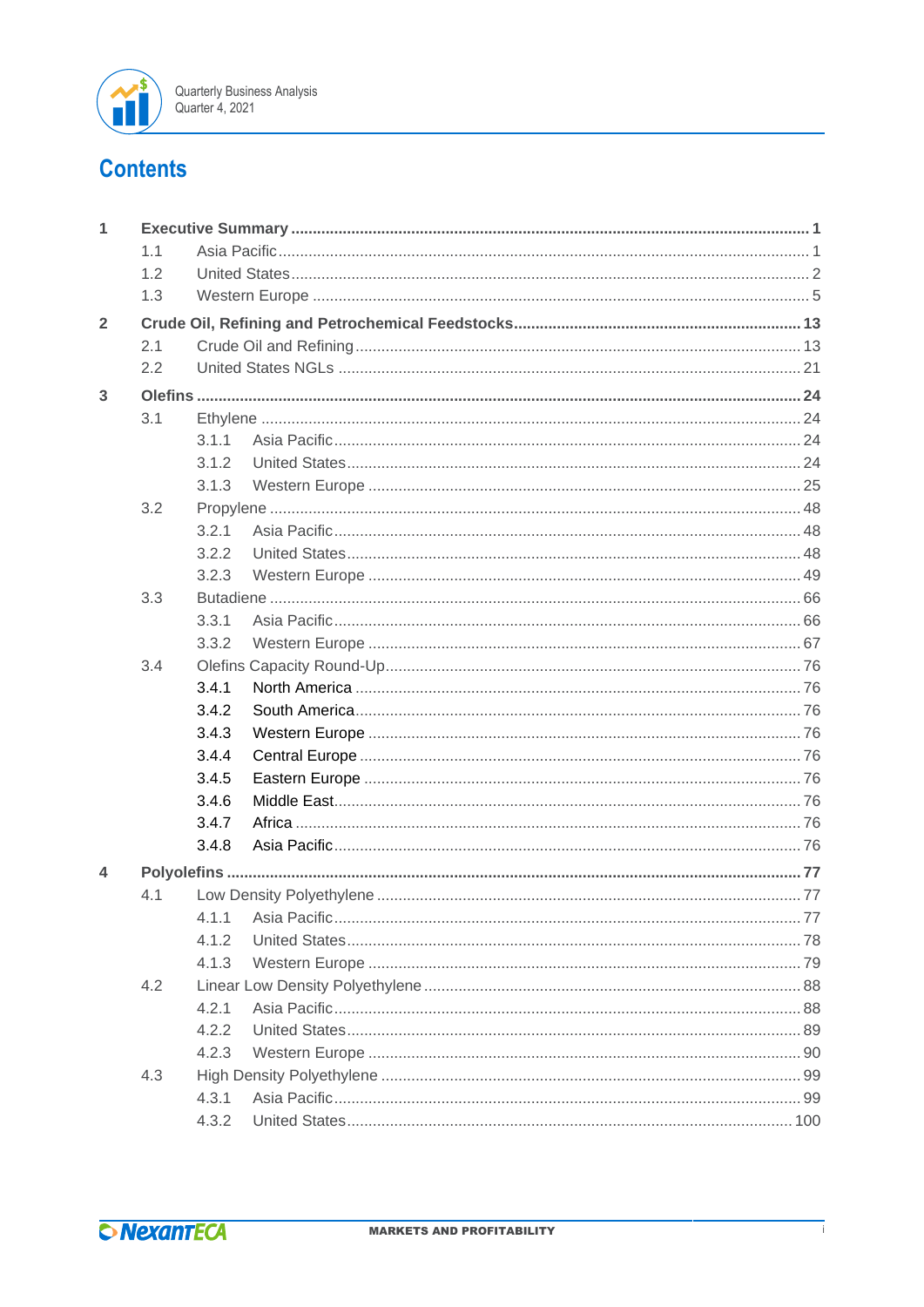

|   |     | 4.3.3 |  |
|---|-----|-------|--|
|   | 4.4 |       |  |
|   |     | 4.4.1 |  |
|   |     | 4.4.2 |  |
|   |     | 4.4.3 |  |
|   | 4.5 |       |  |
|   |     | 4.5.1 |  |
|   |     | 4.5.2 |  |
|   |     | 4.5.3 |  |
|   |     | 4.5.4 |  |
|   |     | 4.5.5 |  |
|   |     | 4.5.6 |  |
|   |     | 4.5.7 |  |
|   |     | 4.5.8 |  |
| 5 |     |       |  |
|   | 5.1 |       |  |
|   |     | 5.1.1 |  |
|   |     | 5.1.2 |  |
|   |     | 5.1.3 |  |
|   | 5.2 |       |  |
|   |     | 5.2.1 |  |
|   |     | 5.2.2 |  |
|   |     | 5.2.3 |  |
|   | 5.3 |       |  |
|   |     | 5.3.1 |  |
|   |     | 5.3.2 |  |
|   |     | 5.3.3 |  |
|   |     | 5.3.4 |  |
|   |     | 5.3.5 |  |
|   |     | 5.3.6 |  |
|   |     | 5.3.7 |  |
|   |     | 5.3.8 |  |
| 6 |     |       |  |
|   | 6.1 |       |  |
|   |     | 6.1.1 |  |
|   |     | 6.1.2 |  |
|   |     | 6.1.3 |  |
|   | 6.2 |       |  |
|   |     | 6.2.1 |  |
|   |     | 6.2.2 |  |
|   | 6.3 |       |  |
|   |     | 6.3.1 |  |
|   |     | 6.3.2 |  |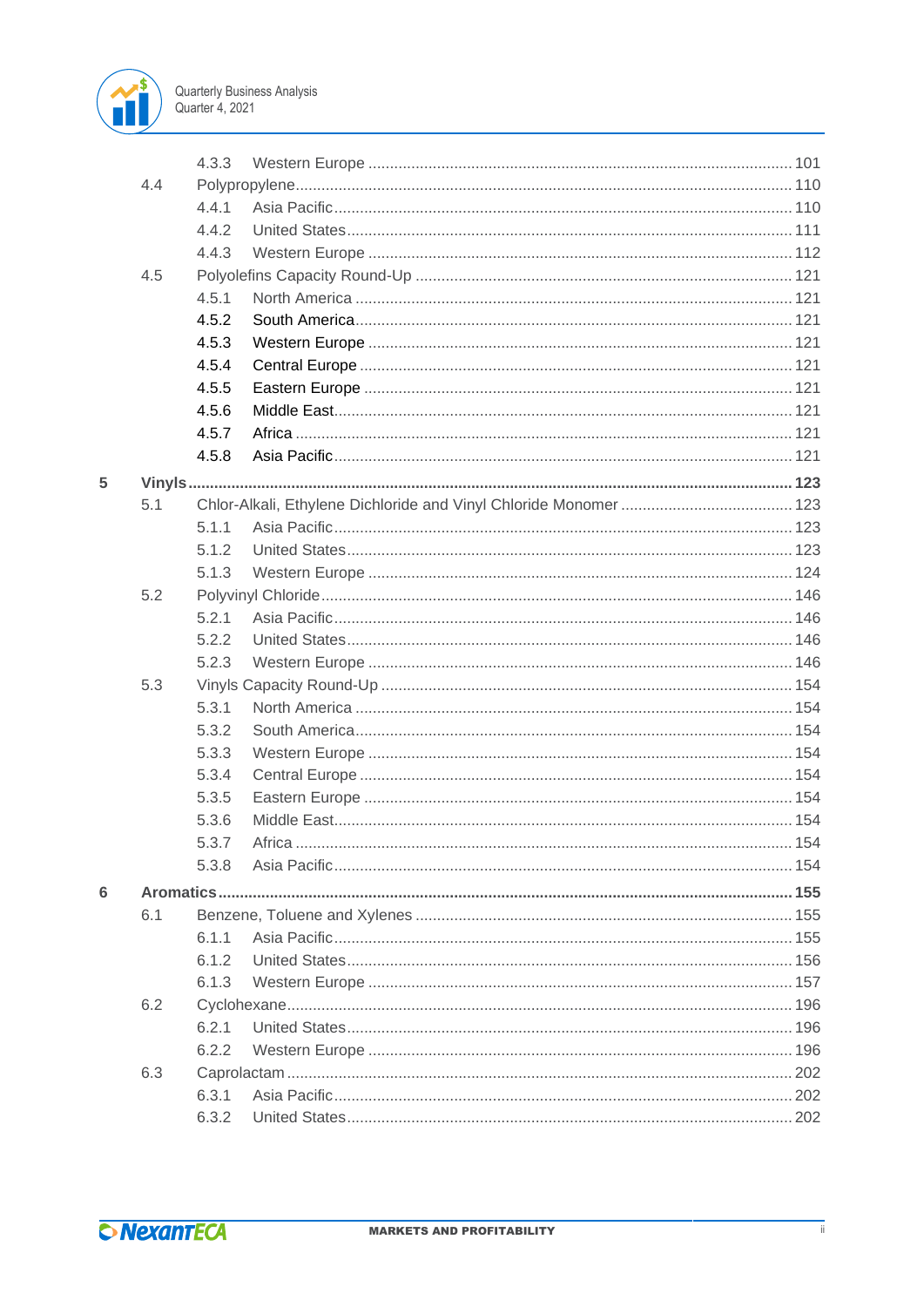

|                |     | 6.3.3 |  |
|----------------|-----|-------|--|
|                | 6.4 |       |  |
|                |     | 6.4.1 |  |
|                |     | 6.4.2 |  |
|                |     | 6.4.3 |  |
|                |     | 6.4.4 |  |
|                |     | 6.4.5 |  |
|                |     | 6.4.6 |  |
|                |     | 6.4.7 |  |
|                |     | 6.4.8 |  |
| $\overline{7}$ |     |       |  |
|                | 7.1 |       |  |
|                |     | 7.1.1 |  |
|                |     | 7.1.2 |  |
|                |     | 7.1.3 |  |
|                | 7.2 |       |  |
|                |     | 7.2.1 |  |
|                |     | 7.2.2 |  |
|                |     | 7.2.3 |  |
|                | 7.3 |       |  |
|                |     | 7.3.1 |  |
|                |     | 7.3.2 |  |
|                |     | 7.3.3 |  |
|                |     | 7.3.4 |  |
|                |     | 7.3.5 |  |
|                |     | 7.3.6 |  |
|                |     | 7.3.7 |  |
|                |     | 7.3.8 |  |
| 8              |     |       |  |
|                | 8.1 |       |  |
|                |     |       |  |
|                |     | 8.1.2 |  |
|                |     | 8.1.3 |  |
|                | 8.2 |       |  |
|                |     | 8.2.1 |  |
|                |     | 8.2.2 |  |
|                |     | 8.2.3 |  |
|                | 8.3 |       |  |
|                |     | 8.3.1 |  |
|                |     | 8.3.2 |  |
|                |     | 8.3.3 |  |
|                | 8.4 |       |  |
|                |     | 8.4.1 |  |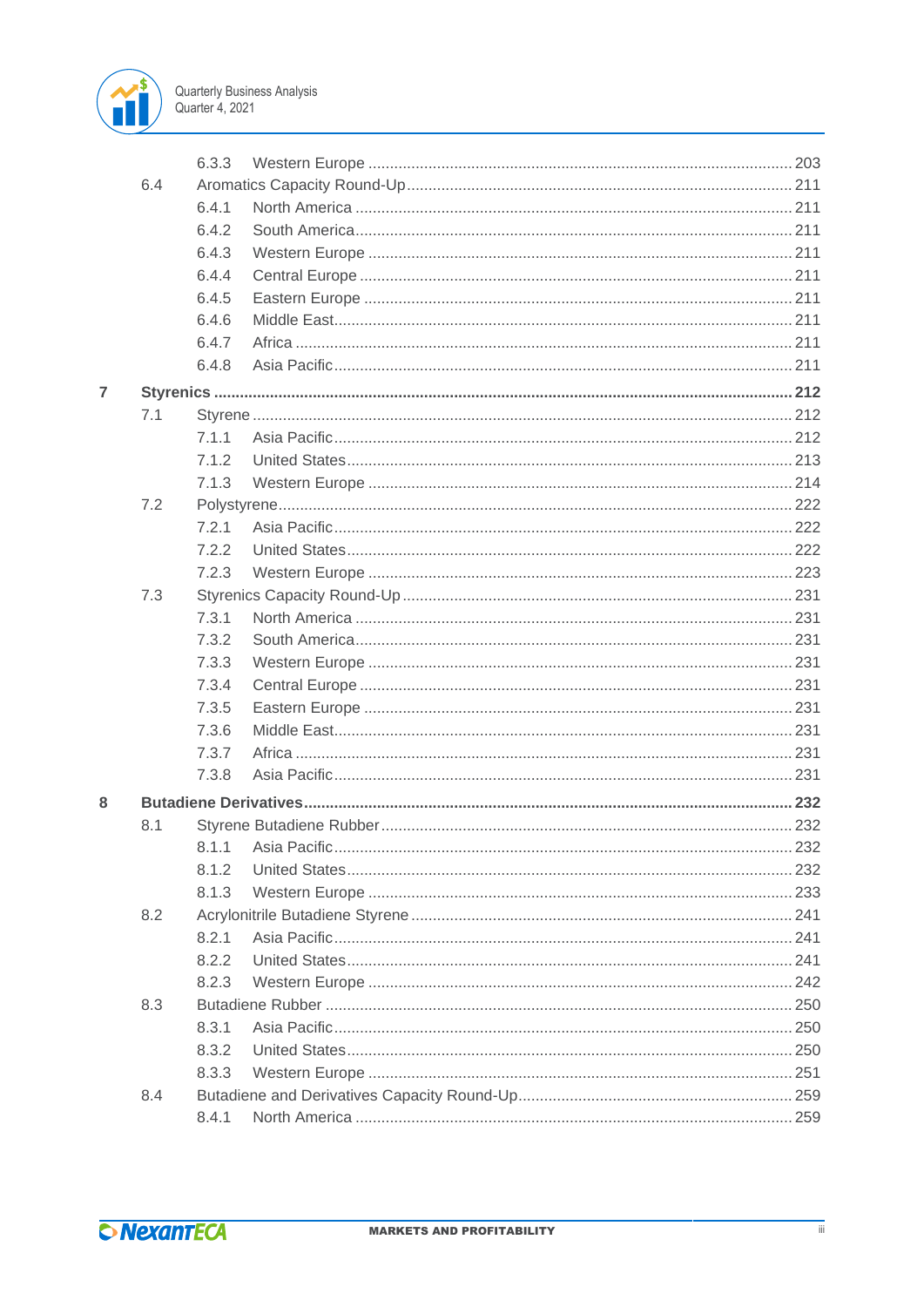

|    |      | 8.4.2 |  |
|----|------|-------|--|
|    |      | 8.4.3 |  |
|    |      | 8.4.4 |  |
|    |      | 8.4.5 |  |
|    |      | 8.4.6 |  |
|    |      | 8.4.7 |  |
|    |      | 8.4.8 |  |
| 9  |      |       |  |
|    | 9.1  |       |  |
|    |      | 9.1.1 |  |
|    |      | 9.1.2 |  |
|    |      | 9.1.3 |  |
|    | 9.2  |       |  |
|    |      | 9.2.1 |  |
|    |      | 9.2.2 |  |
|    |      | 9.2.3 |  |
|    | 9.3  |       |  |
|    |      | 9.3.1 |  |
|    |      | 9.3.2 |  |
|    |      | 9.3.3 |  |
|    | 9.4  |       |  |
|    |      | 9.4.1 |  |
|    |      | 9.4.2 |  |
|    |      | 9.4.3 |  |
|    | 9.5  |       |  |
|    |      | 9.5.1 |  |
|    |      | 9.5.2 |  |
|    |      | 9.5.3 |  |
|    |      | 9.5.4 |  |
|    |      | 9.5.5 |  |
|    |      | 9.5.6 |  |
|    |      | 9.5.7 |  |
|    |      | 9.5.8 |  |
| 10 |      |       |  |
|    | 10.1 |       |  |
|    |      |       |  |
|    |      |       |  |
|    |      |       |  |
|    | 10.2 |       |  |
|    |      |       |  |
|    |      |       |  |
|    |      |       |  |
|    | 10.3 |       |  |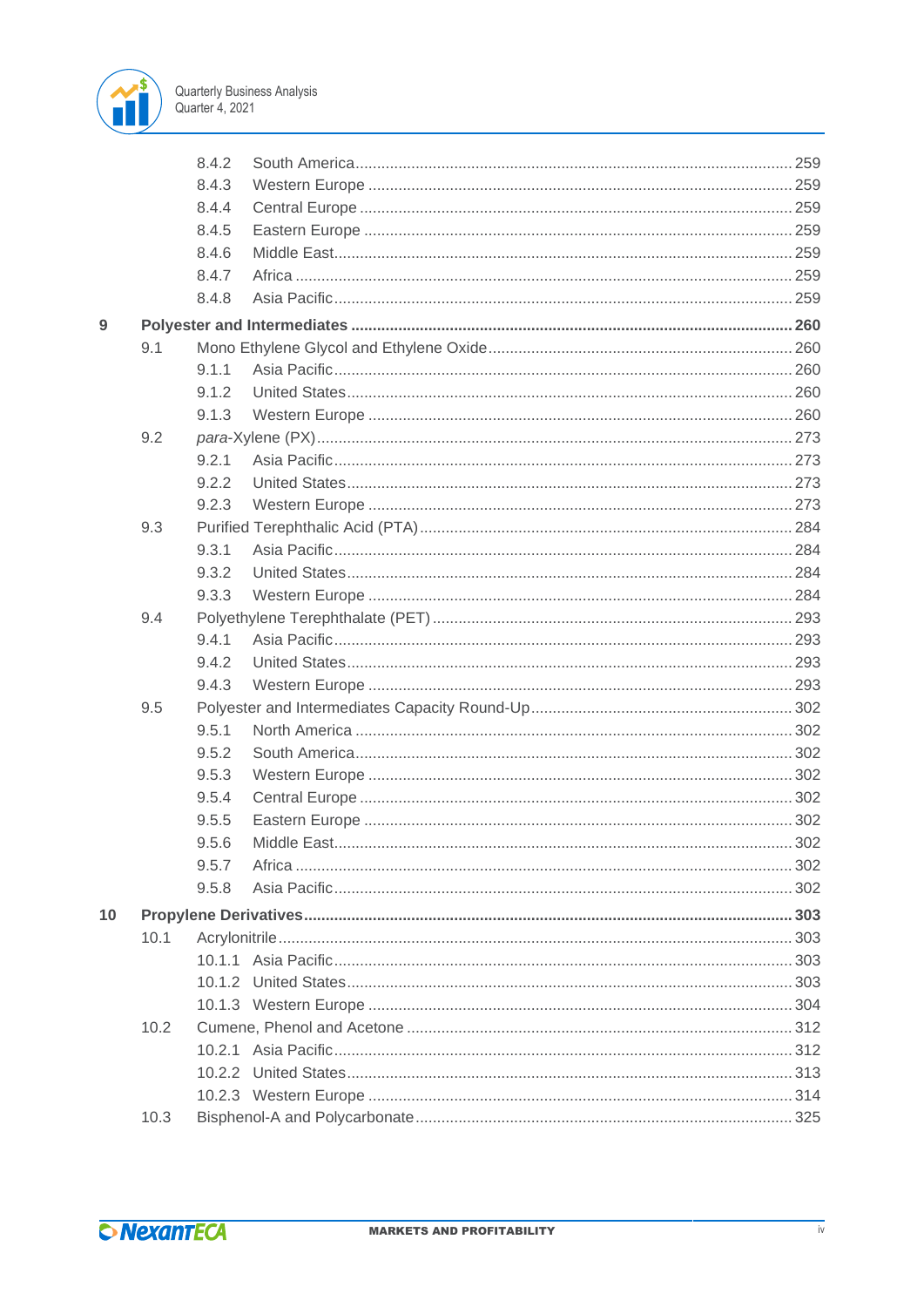

|    | 10.4 |        |                                                                       |  |
|----|------|--------|-----------------------------------------------------------------------|--|
|    |      |        |                                                                       |  |
|    |      |        |                                                                       |  |
|    |      |        |                                                                       |  |
|    | 10.5 |        |                                                                       |  |
|    |      |        |                                                                       |  |
|    |      |        |                                                                       |  |
|    |      |        |                                                                       |  |
|    | 10.6 |        |                                                                       |  |
|    |      |        |                                                                       |  |
|    |      |        |                                                                       |  |
|    |      |        |                                                                       |  |
|    |      |        |                                                                       |  |
|    |      |        |                                                                       |  |
|    |      | 10.6.6 |                                                                       |  |
|    |      |        |                                                                       |  |
|    |      |        |                                                                       |  |
| 11 |      |        |                                                                       |  |
|    | 11.1 |        |                                                                       |  |
|    |      |        |                                                                       |  |
|    |      |        |                                                                       |  |
|    |      |        |                                                                       |  |
|    | 11.2 |        |                                                                       |  |
|    |      |        |                                                                       |  |
|    |      |        |                                                                       |  |
|    |      |        |                                                                       |  |
|    |      |        |                                                                       |  |
|    |      |        |                                                                       |  |
|    |      |        |                                                                       |  |
|    |      |        |                                                                       |  |
|    |      |        |                                                                       |  |
| 12 |      |        |                                                                       |  |
|    | 12.1 |        | On Purpose Linear Alpha Olefins (Butene-1, Hexene-1 and Octene-1) 394 |  |
|    |      |        |                                                                       |  |
|    |      |        |                                                                       |  |
|    |      |        |                                                                       |  |
|    | 12.2 |        |                                                                       |  |
| 13 |      |        |                                                                       |  |
|    | 13.1 |        |                                                                       |  |
|    |      |        |                                                                       |  |
|    |      |        |                                                                       |  |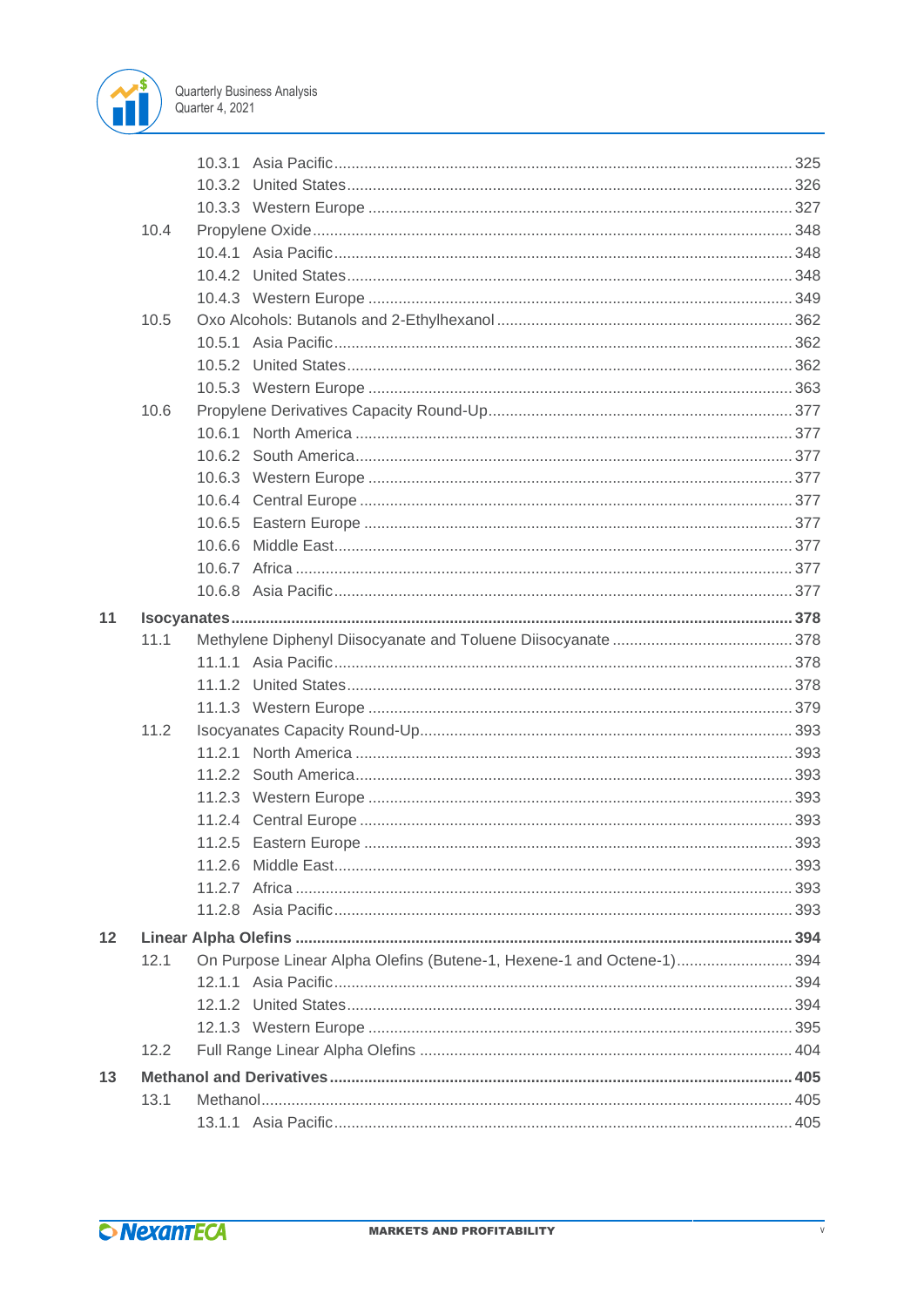

|    | 13.2              |        |  |
|----|-------------------|--------|--|
|    |                   |        |  |
|    |                   |        |  |
|    |                   |        |  |
|    | 13.3              |        |  |
|    |                   |        |  |
|    |                   |        |  |
|    |                   |        |  |
|    |                   |        |  |
|    |                   |        |  |
|    |                   | 13.3.6 |  |
|    |                   |        |  |
|    |                   |        |  |
| 14 |                   |        |  |
|    | 141               |        |  |
|    |                   |        |  |
|    |                   |        |  |
|    |                   |        |  |
|    | 14.2              |        |  |
|    |                   |        |  |
|    |                   |        |  |
|    |                   |        |  |
|    | 14.3              |        |  |
|    |                   |        |  |
|    |                   |        |  |
|    |                   |        |  |
|    |                   |        |  |
|    |                   |        |  |
|    |                   |        |  |
|    |                   |        |  |
|    |                   |        |  |
|    | <b>Appendices</b> |        |  |

|--|--|--|--|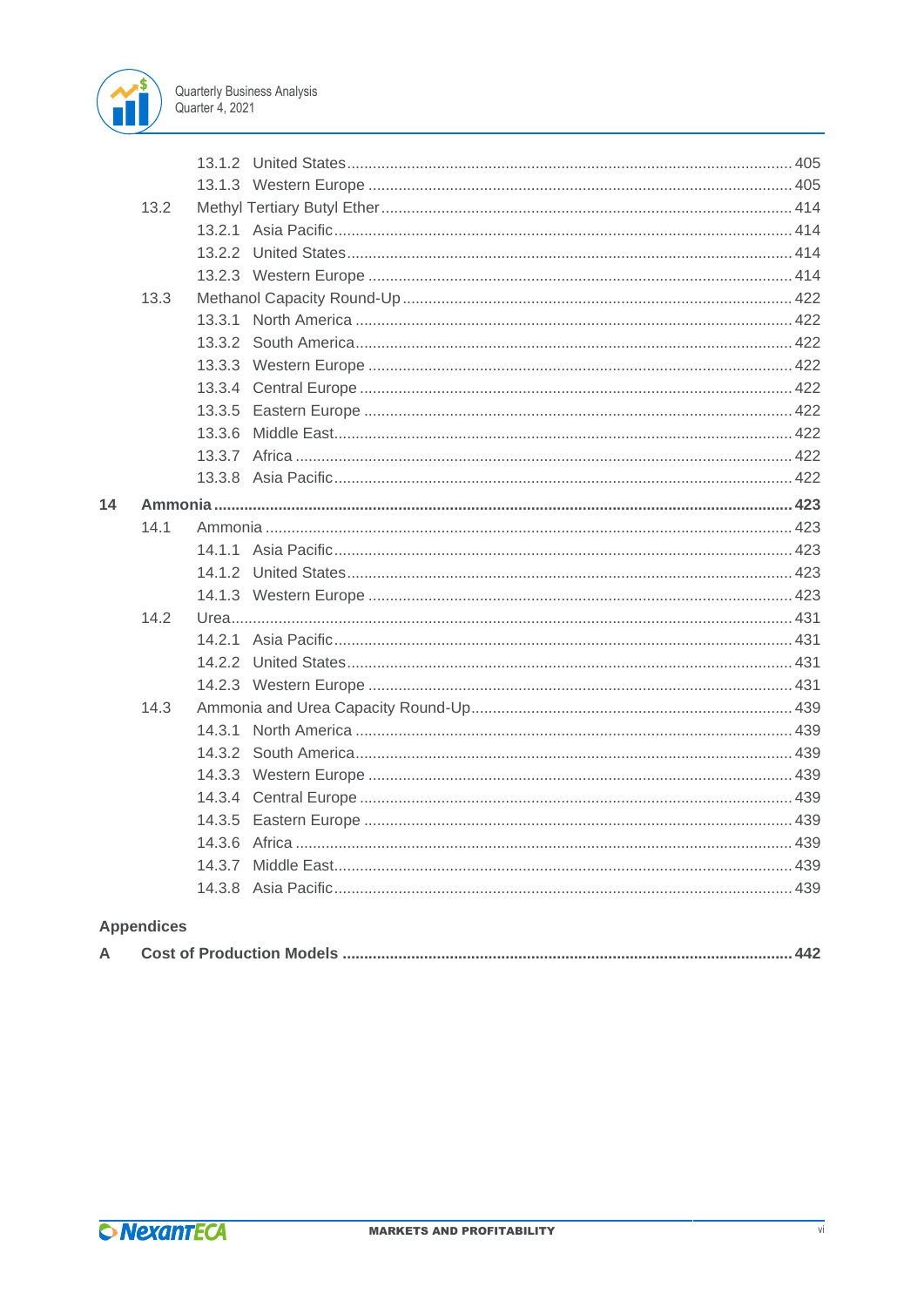

### **Figures**

| Figure 1  |                                                                     |  |
|-----------|---------------------------------------------------------------------|--|
| Figure 2  |                                                                     |  |
| Figure 3  |                                                                     |  |
| Figure 4  |                                                                     |  |
| Figure 5  |                                                                     |  |
| Figure 6  |                                                                     |  |
| Figure 7  |                                                                     |  |
| Figure 8  |                                                                     |  |
| Figure 9  |                                                                     |  |
| Figure 10 |                                                                     |  |
| Figure 11 |                                                                     |  |
| Figure 12 |                                                                     |  |
| Figure 13 |                                                                     |  |
| Figure 14 |                                                                     |  |
| Figure 15 |                                                                     |  |
| Figure 16 |                                                                     |  |
| Figure 17 |                                                                     |  |
| Figure 18 |                                                                     |  |
| Figure 19 |                                                                     |  |
| Figure 20 |                                                                     |  |
| Figure 21 |                                                                     |  |
| Figure 22 |                                                                     |  |
| Figure 23 |                                                                     |  |
| Figure 24 |                                                                     |  |
| Figure 25 |                                                                     |  |
| Figure 26 |                                                                     |  |
| Figure 27 |                                                                     |  |
| Figure 28 |                                                                     |  |
| Figure 29 |                                                                     |  |
| Figure 30 | United States Ethane/Propane Mix Feed Cracker Cash Cost Margins  37 |  |
| Figure 31 |                                                                     |  |
| Figure 32 |                                                                     |  |
| Figure 33 |                                                                     |  |
| Figure 34 |                                                                     |  |
| Figure 35 |                                                                     |  |
| Figure 36 |                                                                     |  |
| Figure 37 |                                                                     |  |
| Figure 38 |                                                                     |  |
| Figure 39 |                                                                     |  |
| Figure 40 |                                                                     |  |
| Figure 41 |                                                                     |  |
| Figure 42 |                                                                     |  |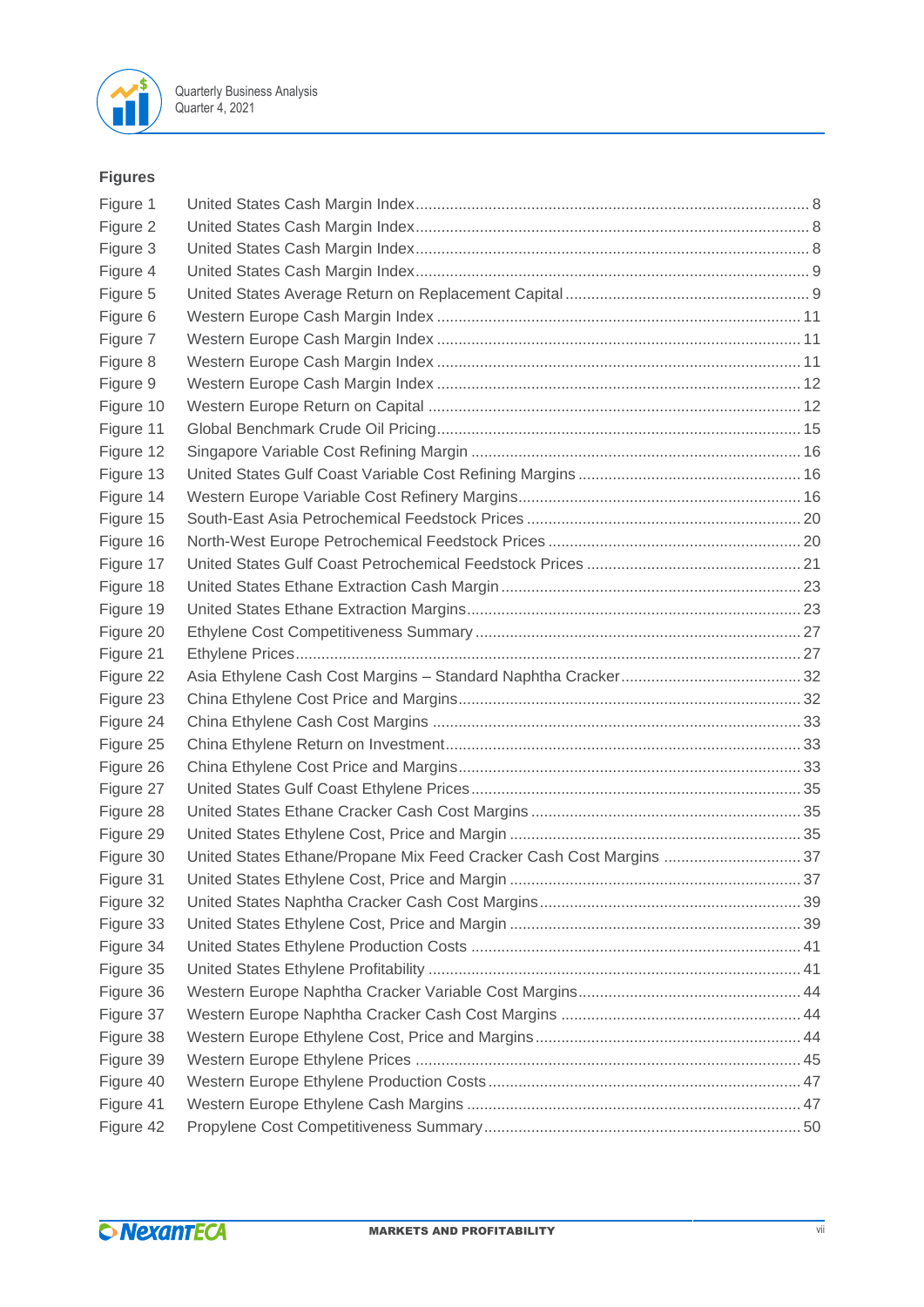

| Figure 43 |  |
|-----------|--|
| Figure 44 |  |
| Figure 45 |  |
| Figure 46 |  |
| Figure 47 |  |
| Figure 48 |  |
| Figure 49 |  |
| Figure 50 |  |
| Figure 51 |  |
| Figure 52 |  |
| Figure 53 |  |
| Figure 54 |  |
| Figure 55 |  |
| Figure 56 |  |
| Figure 57 |  |
| Figure 58 |  |
| Figure 59 |  |
| Figure 60 |  |
| Figure 61 |  |
| Figure 62 |  |
| Figure 63 |  |
| Figure 64 |  |
| Figure 65 |  |
| Figure 66 |  |
| Figure 67 |  |
| Figure 68 |  |
| Figure 69 |  |
| Figure 70 |  |
| Figure 71 |  |
| Figure 72 |  |
| Figure 73 |  |
| Figure 74 |  |
| Figure 75 |  |
| Figure 76 |  |
| Figure 77 |  |
| Figure 78 |  |
| Figure 79 |  |
| Figure 80 |  |
| Figure 81 |  |
| Figure 82 |  |
| Figure 83 |  |
| Figure 84 |  |
| Figure 85 |  |
| Figure 86 |  |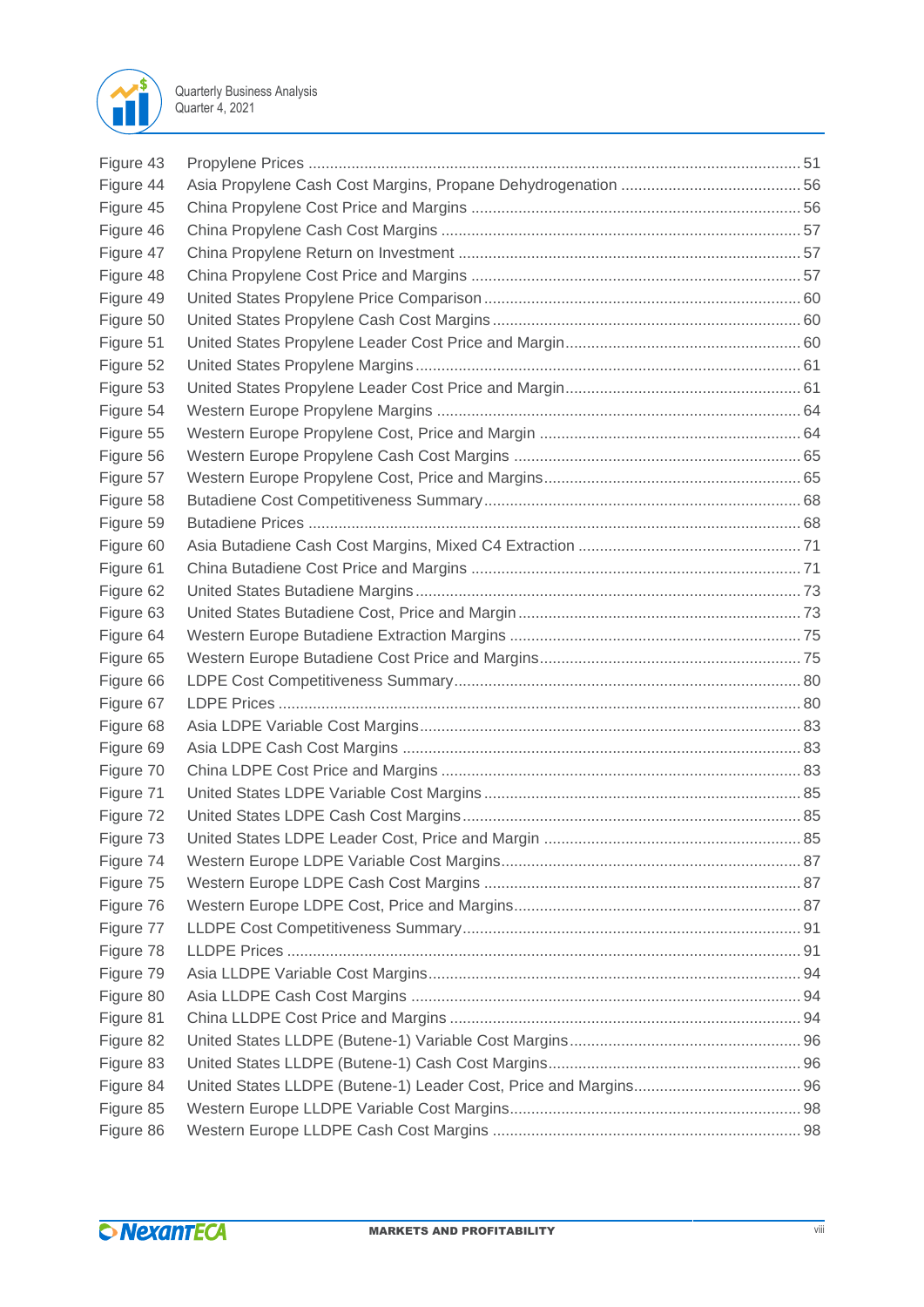

| Figure 87  |                                                                           |  |
|------------|---------------------------------------------------------------------------|--|
| Figure 88  |                                                                           |  |
| Figure 89  |                                                                           |  |
| Figure 90  |                                                                           |  |
| Figure 91  |                                                                           |  |
| Figure 92  |                                                                           |  |
| Figure 93  | United States HDPE Margins (Injection Moulding) Variable Cost Margins 107 |  |
| Figure 94  | United States HDPE Margins (Injection Moulding) Cash Cost Margins 107     |  |
| Figure 95  | United States HDPE (Injection Moulding) Leader Cost Price and Margin  107 |  |
| Figure 96  |                                                                           |  |
| Figure 97  |                                                                           |  |
| Figure 98  |                                                                           |  |
| Figure 99  |                                                                           |  |
| Figure 100 |                                                                           |  |
| Figure 101 |                                                                           |  |
| Figure 102 |                                                                           |  |
| Figure 103 |                                                                           |  |
| Figure 104 |                                                                           |  |
| Figure 105 |                                                                           |  |
| Figure 106 |                                                                           |  |
| Figure 107 |                                                                           |  |
| Figure 108 |                                                                           |  |
| Figure 109 |                                                                           |  |
| Figure 110 |                                                                           |  |
| Figure 111 |                                                                           |  |
| Figure 112 |                                                                           |  |
| Figure 113 |                                                                           |  |
| Figure 114 |                                                                           |  |
| Figure 115 |                                                                           |  |
| Figure 116 |                                                                           |  |
| Figure 117 |                                                                           |  |
| Figure 118 |                                                                           |  |
| Figure 119 |                                                                           |  |
| Figure 120 |                                                                           |  |
| Figure 121 |                                                                           |  |
| Figure 122 |                                                                           |  |
| Figure 123 |                                                                           |  |
| Figure 124 |                                                                           |  |
| Figure 125 |                                                                           |  |
| Figure 126 |                                                                           |  |
| Figure 127 |                                                                           |  |
| Figure 128 |                                                                           |  |
| Figure 129 |                                                                           |  |
| Figure 130 |                                                                           |  |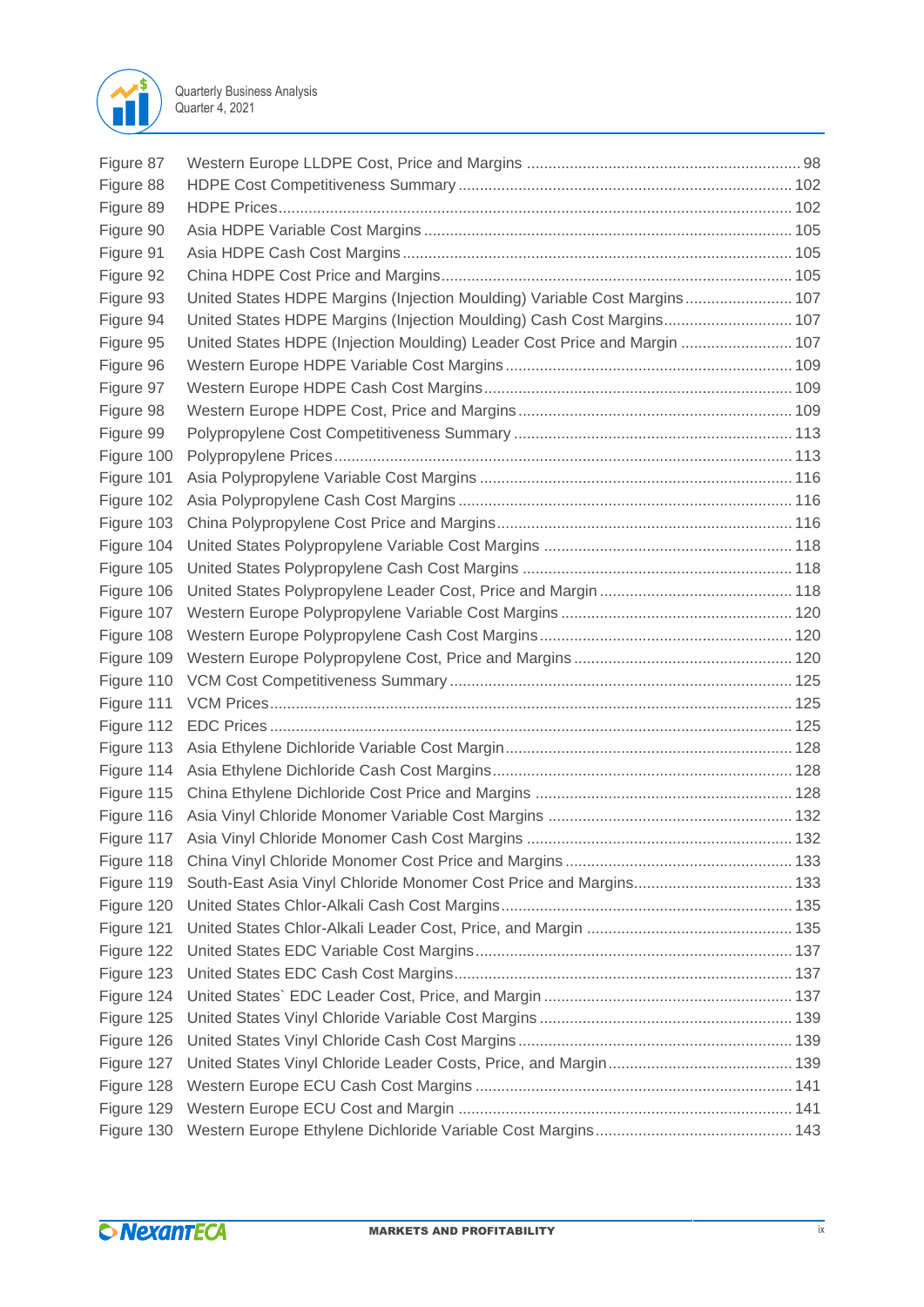

| Figure 131 |                                                                                  |  |
|------------|----------------------------------------------------------------------------------|--|
|            |                                                                                  |  |
| Figure 133 |                                                                                  |  |
| Figure 134 |                                                                                  |  |
| Figure 135 | Western Europe Vinyl Chloride Monomer Cost, Price and Margins  145               |  |
| Figure 136 |                                                                                  |  |
| Figure 137 |                                                                                  |  |
| Figure 138 |                                                                                  |  |
| Figure 139 |                                                                                  |  |
| Figure 140 |                                                                                  |  |
| Figure 141 |                                                                                  |  |
| Figure 142 |                                                                                  |  |
| Figure 143 |                                                                                  |  |
| Figure 144 |                                                                                  |  |
| Figure 145 |                                                                                  |  |
| Figure 146 |                                                                                  |  |
| Figure 147 |                                                                                  |  |
| Figure 148 |                                                                                  |  |
| Figure 149 |                                                                                  |  |
| Figure 150 |                                                                                  |  |
| Figure 151 |                                                                                  |  |
| Figure 152 |                                                                                  |  |
| Figure 153 |                                                                                  |  |
| Figure 154 |                                                                                  |  |
| Figure 155 |                                                                                  |  |
| Figure 156 |                                                                                  |  |
| Figure 157 |                                                                                  |  |
| Figure 158 |                                                                                  |  |
| Figure 159 | United States Toluene Recovery for Chemicals versus Blending Into Gasoline)  172 |  |
| Figure 160 |                                                                                  |  |
| Figure 161 |                                                                                  |  |
| Figure 162 |                                                                                  |  |
| Figure 163 |                                                                                  |  |
| Figure 164 |                                                                                  |  |
| Figure 165 |                                                                                  |  |
| Figure 166 |                                                                                  |  |
| Figure 167 |                                                                                  |  |
| Figure 168 | United States Mixed Xylenes - Reformate Extraction Cash Cost Margins 183         |  |
| Figure 169 | United States Mixed Xylenes - Toluene Conversion Cash Cost Margins  183          |  |
| Figure 170 |                                                                                  |  |
| Figure 171 |                                                                                  |  |
| Figure 172 |                                                                                  |  |
| Figure 173 |                                                                                  |  |
| Figure 174 | Western Europe Spot Price Differentials to Premium Unleaded Gasoline  187        |  |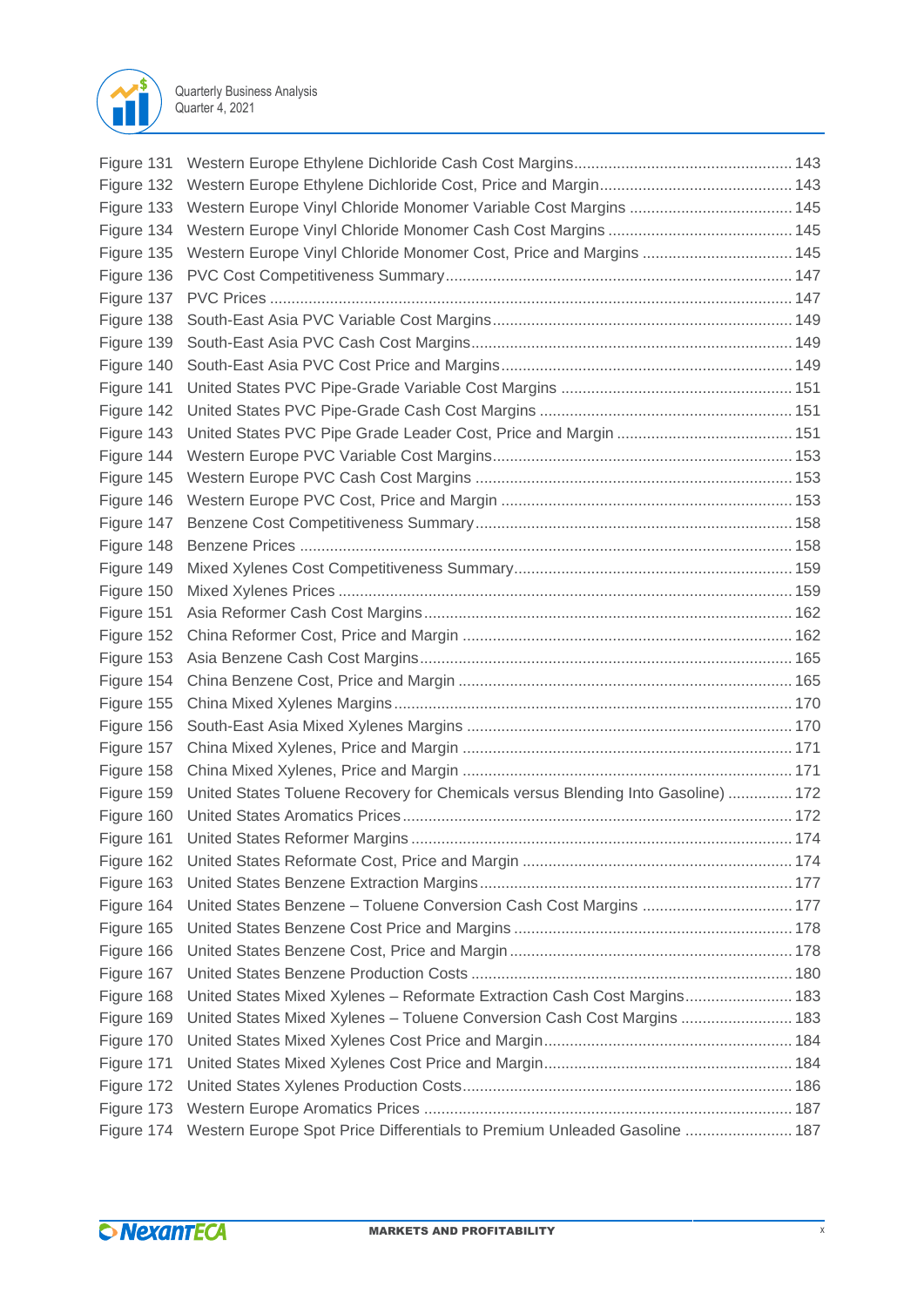

| Figure 178 |  |
|------------|--|
| Figure 179 |  |
| Figure 180 |  |
| Figure 181 |  |
| Figure 182 |  |
| Figure 183 |  |
| Figure 184 |  |
| Figure 185 |  |
| Figure 186 |  |
| Figure 187 |  |
| Figure 188 |  |
| Figure 189 |  |
| Figure 190 |  |
| Figure 191 |  |
| Figure 192 |  |
| Figure 193 |  |
| Figure 194 |  |
| Figure 195 |  |
| Figure 196 |  |
| Figure 197 |  |
| Figure 198 |  |
| Figure 199 |  |
| Figure 200 |  |
| Figure 201 |  |
| Figure 202 |  |
| Figure 203 |  |
|            |  |
|            |  |
| Figure 206 |  |
| Figure 207 |  |
| Figure 208 |  |
| Figure 209 |  |
| Figure 210 |  |
| Figure 211 |  |
| Figure 212 |  |
| Figure 213 |  |
| Figure 214 |  |
| Figure 215 |  |
| Figure 216 |  |
| Figure 217 |  |
| Figure 218 |  |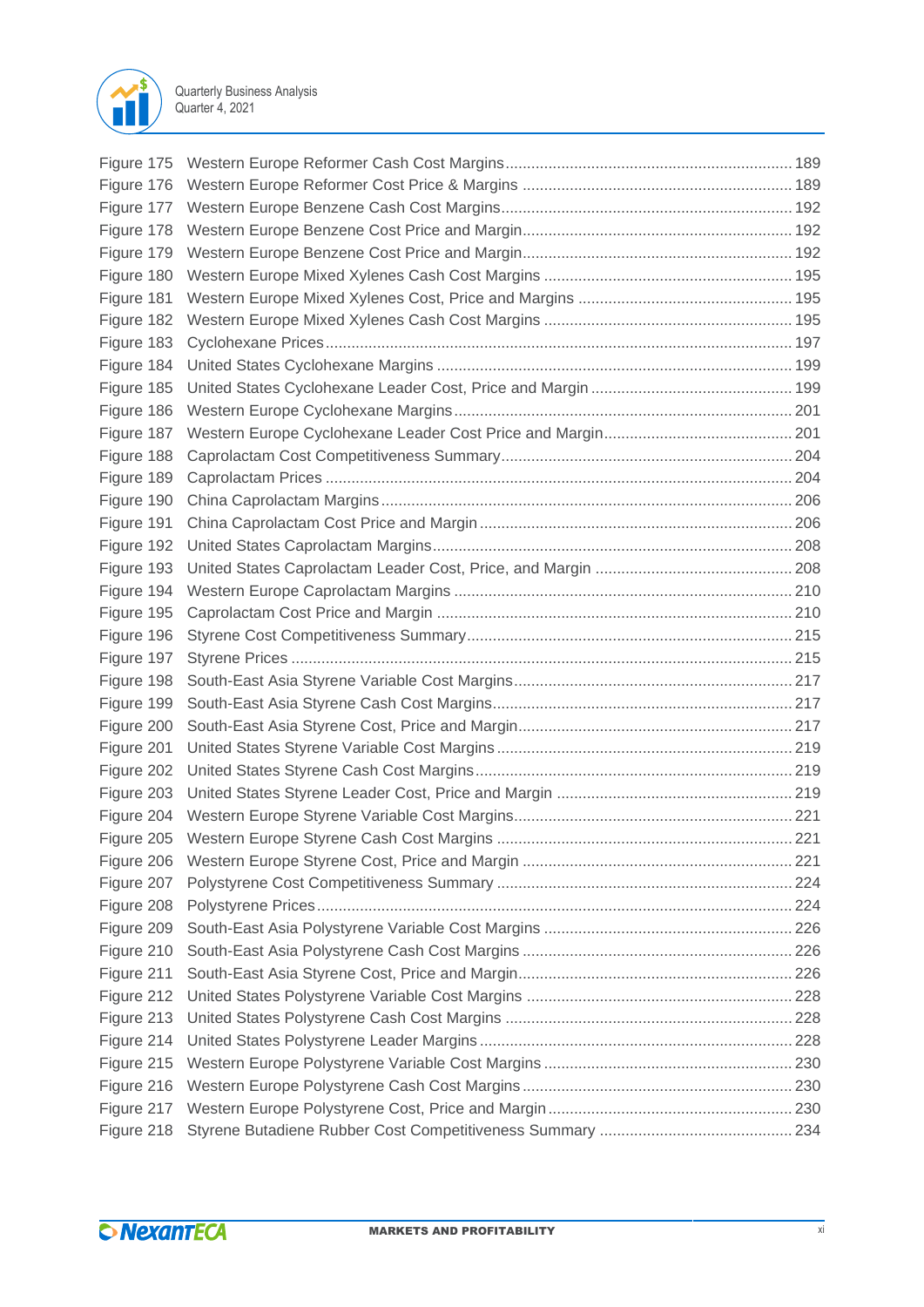

| Figure 219 |                                                                                  |  |
|------------|----------------------------------------------------------------------------------|--|
| Figure 220 |                                                                                  |  |
| Figure 221 | South-East Asia Styrene Butadiene Rubber Cost, Price and Margin  236             |  |
| Figure 222 |                                                                                  |  |
| Figure 223 |                                                                                  |  |
| Figure 224 |                                                                                  |  |
| Figure 225 | Western Europe Styrene Butadiene Rubber Leader Cost Price and Margin 240         |  |
| Figure 226 |                                                                                  |  |
| Figure 227 |                                                                                  |  |
| Figure 228 |                                                                                  |  |
| Figure 229 | South-East Asia Acrylonitrile Butadiene Styrene Cost, Price and Margin  245      |  |
| Figure 230 |                                                                                  |  |
| Figure 231 | United States Acrylonitrile Butadiene Styrene Leader Cost Price and Margin  247  |  |
| Figure 232 |                                                                                  |  |
| Figure 233 | Western Europe Acrylonitrile Butadiene Styrene Leader Cost Price and Margin  249 |  |
| Figure 234 |                                                                                  |  |
| Figure 235 |                                                                                  |  |
| Figure 236 |                                                                                  |  |
| Figure 237 |                                                                                  |  |
| Figure 238 |                                                                                  |  |
| Figure 239 |                                                                                  |  |
| Figure 240 |                                                                                  |  |
| Figure 241 |                                                                                  |  |
| Figure 242 |                                                                                  |  |
| Figure 243 |                                                                                  |  |
| Figure 244 |                                                                                  |  |
| Figure 245 |                                                                                  |  |
| Figure 246 |                                                                                  |  |
| Figure 247 |                                                                                  |  |
| Figure 248 |                                                                                  |  |
| Figure 249 |                                                                                  |  |
| Figure 250 | United States Mono Ethylene Glycol Leader Cost, Price and Margin 268             |  |
| Figure 251 |                                                                                  |  |
| Figure 252 |                                                                                  |  |
| Figure 253 |                                                                                  |  |
| Figure 254 |                                                                                  |  |
| Figure 255 |                                                                                  |  |
| Figure 256 |                                                                                  |  |
| Figure 257 |                                                                                  |  |
| Figure 258 |                                                                                  |  |
| Figure 259 |                                                                                  |  |
| Figure 260 |                                                                                  |  |
| Figure 261 |                                                                                  |  |
| Figure 262 |                                                                                  |  |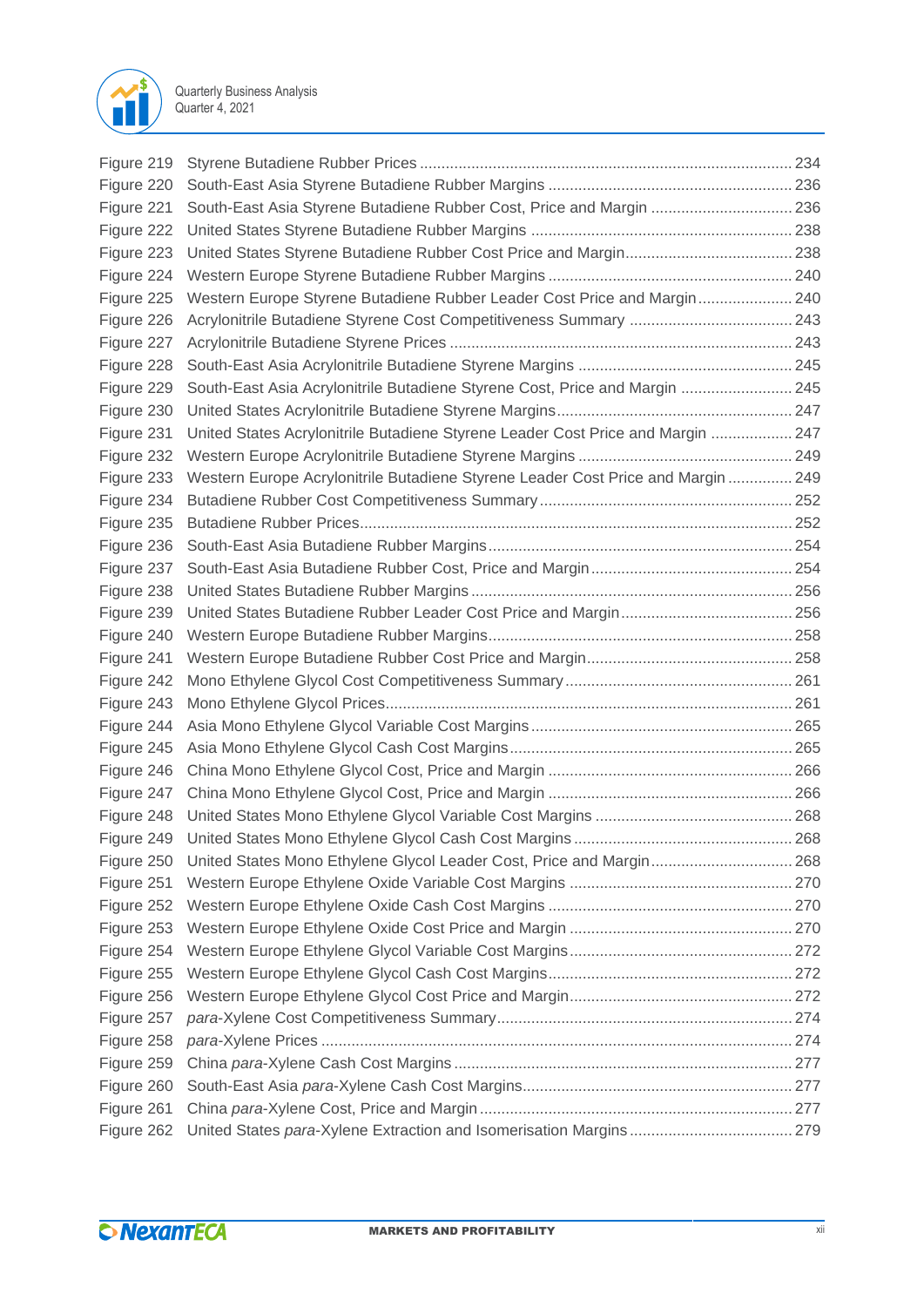

| Figure 263 |                                                                    |  |
|------------|--------------------------------------------------------------------|--|
| Figure 264 |                                                                    |  |
| Figure 265 |                                                                    |  |
| Figure 266 |                                                                    |  |
| Figure 267 |                                                                    |  |
| Figure 268 |                                                                    |  |
| Figure 269 |                                                                    |  |
| Figure 270 |                                                                    |  |
| Figure 271 |                                                                    |  |
| Figure 272 |                                                                    |  |
| Figure 273 |                                                                    |  |
| Figure 274 |                                                                    |  |
| Figure 275 |                                                                    |  |
| Figure 276 |                                                                    |  |
| Figure 277 |                                                                    |  |
| Figure 278 |                                                                    |  |
| Figure 279 |                                                                    |  |
| Figure 280 |                                                                    |  |
| Figure 281 |                                                                    |  |
| Figure 282 |                                                                    |  |
| Figure 283 |                                                                    |  |
| Figure 284 |                                                                    |  |
| Figure 285 |                                                                    |  |
| Figure 286 |                                                                    |  |
| Figure 287 |                                                                    |  |
| Figure 288 |                                                                    |  |
| Figure 289 | Western Europe PET Bottle Grade Leader Cost, Price and Margin  301 |  |
| Figure 290 |                                                                    |  |
| Figure 291 |                                                                    |  |
| Figure 292 |                                                                    |  |
| Figure 293 |                                                                    |  |
| Figure 294 |                                                                    |  |
| Figure 295 |                                                                    |  |
| Figure 296 |                                                                    |  |
| Figure 297 |                                                                    |  |
| Figure 298 |                                                                    |  |
| Figure 299 |                                                                    |  |
| Figure 300 |                                                                    |  |
| Figure 301 |                                                                    |  |
| Figure 302 |                                                                    |  |
| Figure 303 |                                                                    |  |
| Figure 304 |                                                                    |  |
| Figure 305 |                                                                    |  |
| Figure 306 |                                                                    |  |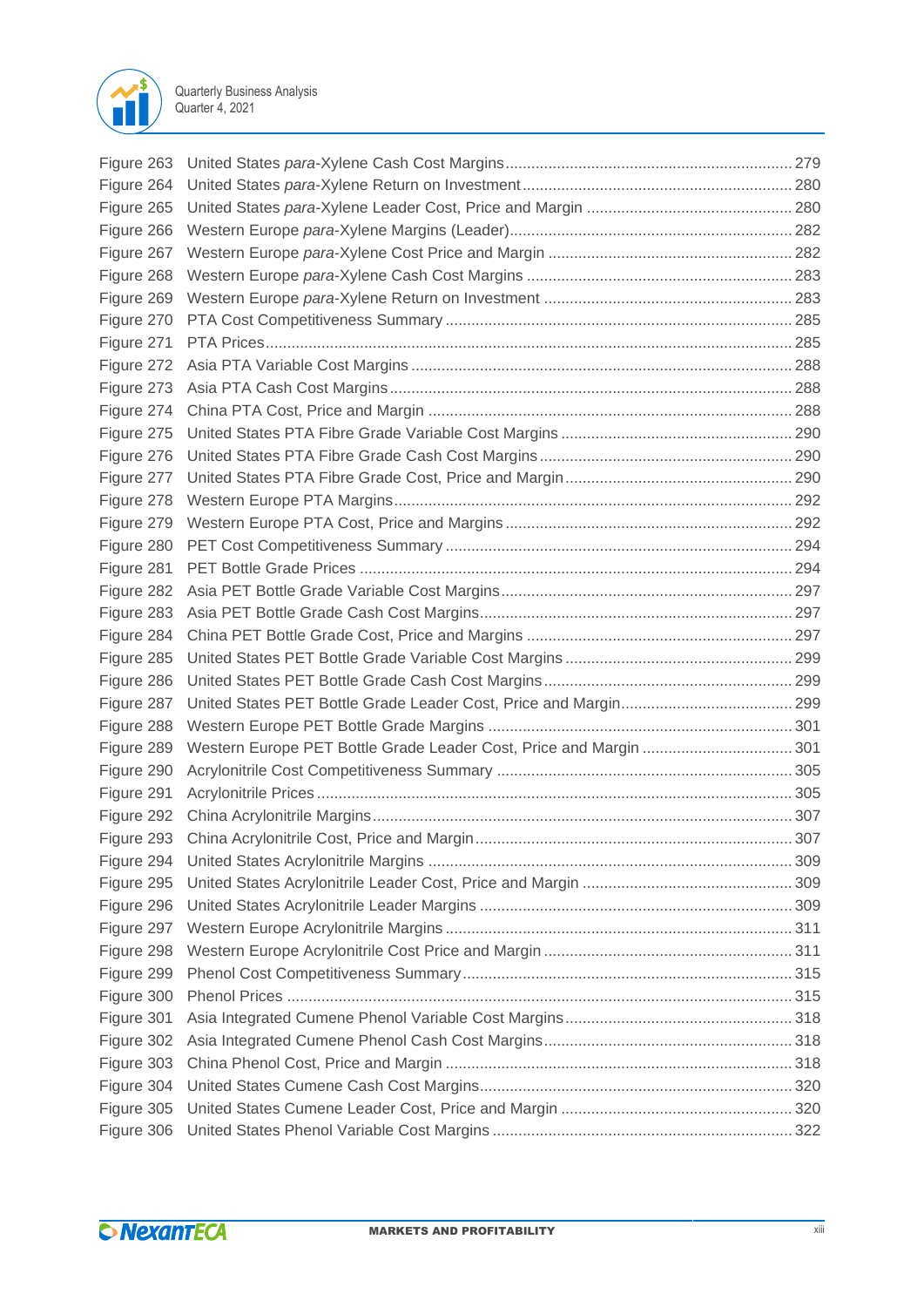

| Figure 307 |                                                                      |  |
|------------|----------------------------------------------------------------------|--|
| Figure 308 |                                                                      |  |
| Figure 309 |                                                                      |  |
| Figure 310 |                                                                      |  |
| Figure 311 |                                                                      |  |
| Figure 312 |                                                                      |  |
| Figure 313 |                                                                      |  |
| Figure 314 |                                                                      |  |
| Figure 315 |                                                                      |  |
| Figure 316 |                                                                      |  |
| Figure 317 |                                                                      |  |
| Figure 318 |                                                                      |  |
| Figure 319 |                                                                      |  |
| Figure 320 |                                                                      |  |
| Figure 321 |                                                                      |  |
| Figure 322 |                                                                      |  |
| Figure 323 |                                                                      |  |
| Figure 324 | South-East Asia Polycarbonate Interfacial Cost Price and Margin  339 |  |
| Figure 325 | South-East Asia Polycarbonate Melt Phase Cost Price and Margin 339   |  |
| Figure 326 |                                                                      |  |
| Figure 327 |                                                                      |  |
| Figure 328 |                                                                      |  |
| Figure 329 | United States Polycarbonate Margins - Melt Phase Non-Phosgene 343    |  |
| Figure 330 |                                                                      |  |
| Figure 331 |                                                                      |  |
| Figure 332 | Western Europe Polycarbonate Interfacial Cost Price and Margin  347  |  |
| Figure 333 | Western Europe Polycarbonate Melt Phase Cost Price and Margin  347   |  |
| Figure 334 |                                                                      |  |
| Figure 335 |                                                                      |  |
| Figure 336 |                                                                      |  |
| Figure 337 |                                                                      |  |
| Figure 338 |                                                                      |  |
| Figure 339 |                                                                      |  |
| Figure 340 |                                                                      |  |
| Figure 341 |                                                                      |  |
| Figure 342 |                                                                      |  |
| Figure 343 |                                                                      |  |
| Figure 344 |                                                                      |  |
| Figure 345 |                                                                      |  |
| Figure 346 |                                                                      |  |
| Figure 347 |                                                                      |  |
| Figure 348 |                                                                      |  |
| Figure 349 |                                                                      |  |
| Figure 350 |                                                                      |  |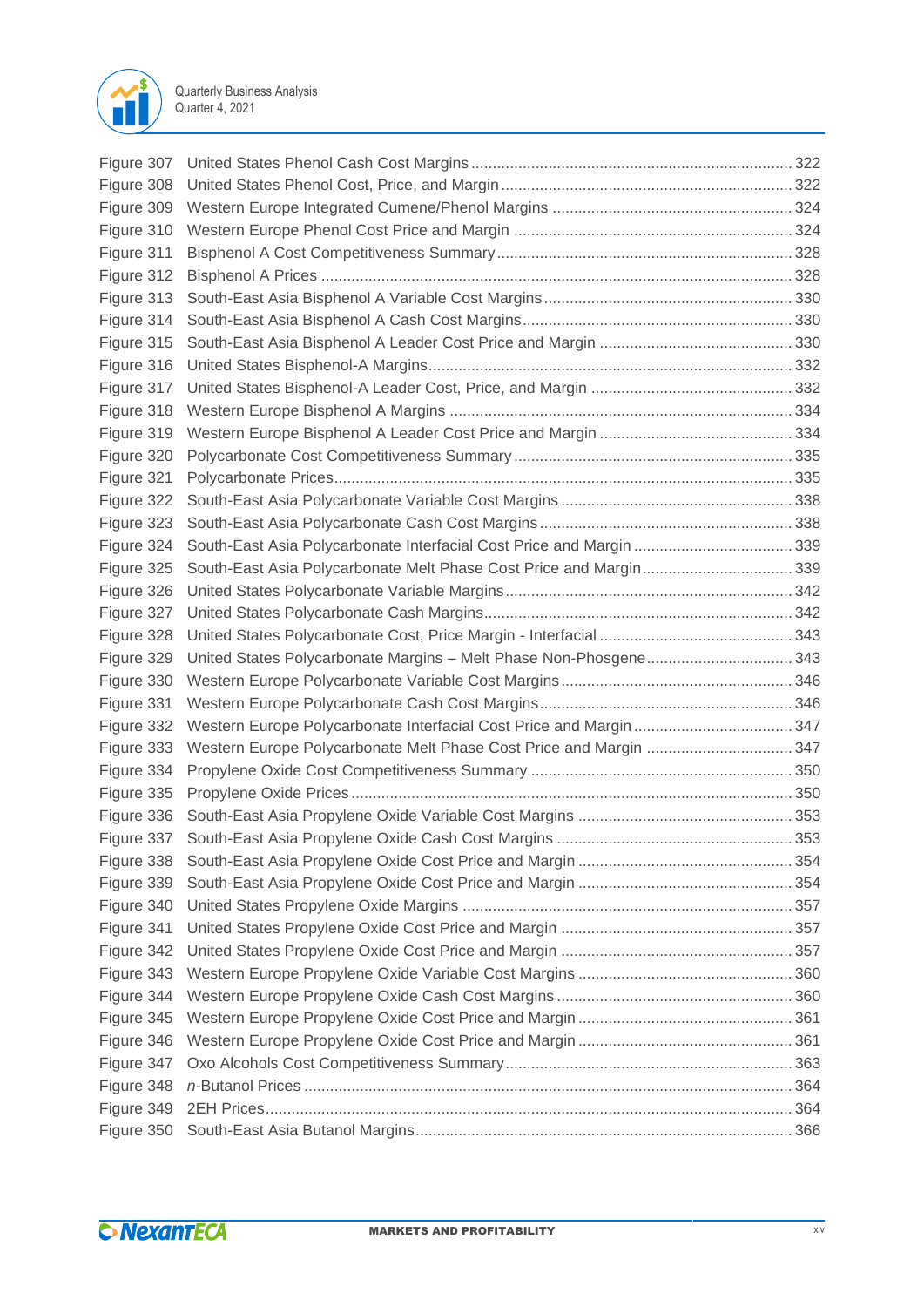

| Figure 351 |  |
|------------|--|
| Figure 352 |  |
| Figure 353 |  |
| Figure 354 |  |
| Figure 355 |  |
| Figure 356 |  |
| Figure 357 |  |
| Figure 358 |  |
| Figure 359 |  |
| Figure 360 |  |
| Figure 361 |  |
| Figure 362 |  |
| Figure 363 |  |
| Figure 364 |  |
| Figure 365 |  |
| Figure 366 |  |
| Figure 367 |  |
| Figure 368 |  |
| Figure 369 |  |
| Figure 370 |  |
| Figure 371 |  |
| Figure 372 |  |
| Figure 373 |  |
| Figure 374 |  |
| Figure 375 |  |
| Figure 376 |  |
| Figure 377 |  |
| Figure 378 |  |
| Figure 379 |  |
| Figure 380 |  |
| Figure 381 |  |
| Figure 382 |  |
| Figure 383 |  |
| Figure 384 |  |
| Figure 385 |  |
| Figure 386 |  |
| Figure 387 |  |
| Figure 388 |  |
| Figure 389 |  |
| Figure 390 |  |
| Figure 391 |  |
| Figure 392 |  |
| Figure 393 |  |
| Figure 394 |  |
|            |  |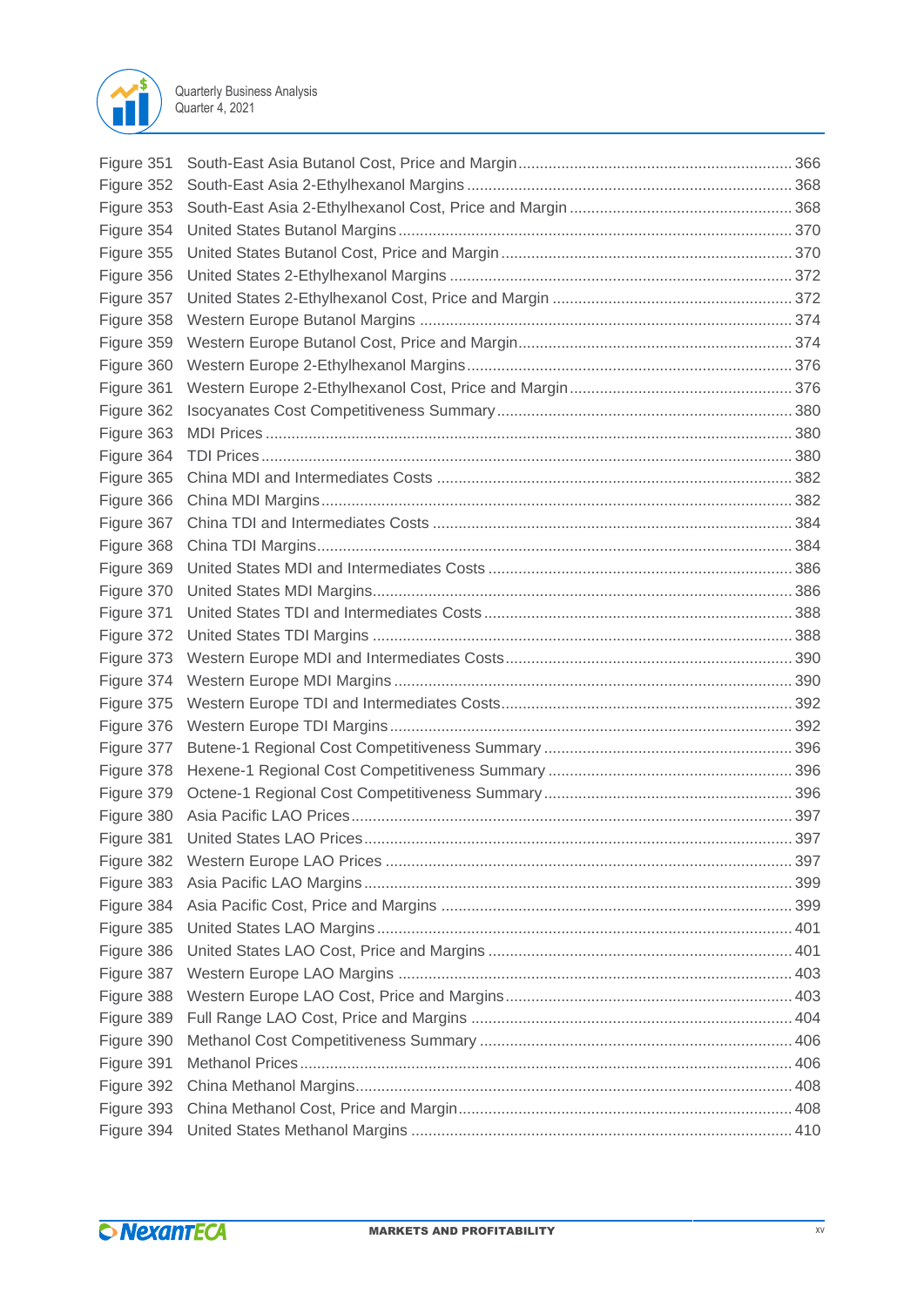

| Figure 395<br>Figure 396<br>Figure 397 |  |
|----------------------------------------|--|
|                                        |  |
|                                        |  |
| Figure 398                             |  |
| Figure 399                             |  |
| Figure 400                             |  |
| Figure 401                             |  |
| Figure 402                             |  |
| Figure 403                             |  |
| Figure 404                             |  |
| Figure 405                             |  |
| Figure 406                             |  |
| Figure 407                             |  |
| Figure 408                             |  |
| Figure 409                             |  |
| Figure 410                             |  |
| Figure 411                             |  |
| Figure 412                             |  |
| Figure 413                             |  |
| Figure 414                             |  |
| Figure 415                             |  |
| Figure 416                             |  |
| Figure 417                             |  |
| Figure 418                             |  |
| Figure 419                             |  |
| Figure 420                             |  |
| Figure 421                             |  |
| Figure 422                             |  |

### **Tables**

| Table 1  |                                                                               |  |
|----------|-------------------------------------------------------------------------------|--|
| Table 2  |                                                                               |  |
| Table 3  |                                                                               |  |
| Table 4  |                                                                               |  |
| Table 5  |                                                                               |  |
| Table 6  |                                                                               |  |
| Table 7  |                                                                               |  |
| Table 8  | United States Ethane Recovery Leader Costs, Revenues, and Margins  22         |  |
| Table 9  |                                                                               |  |
| Table 10 |                                                                               |  |
| Table 11 |                                                                               |  |
| Table 12 |                                                                               |  |
| Table 13 | United States Ethylene Leader Costs, Revenues and Margins (Ethane Cracker) 34 |  |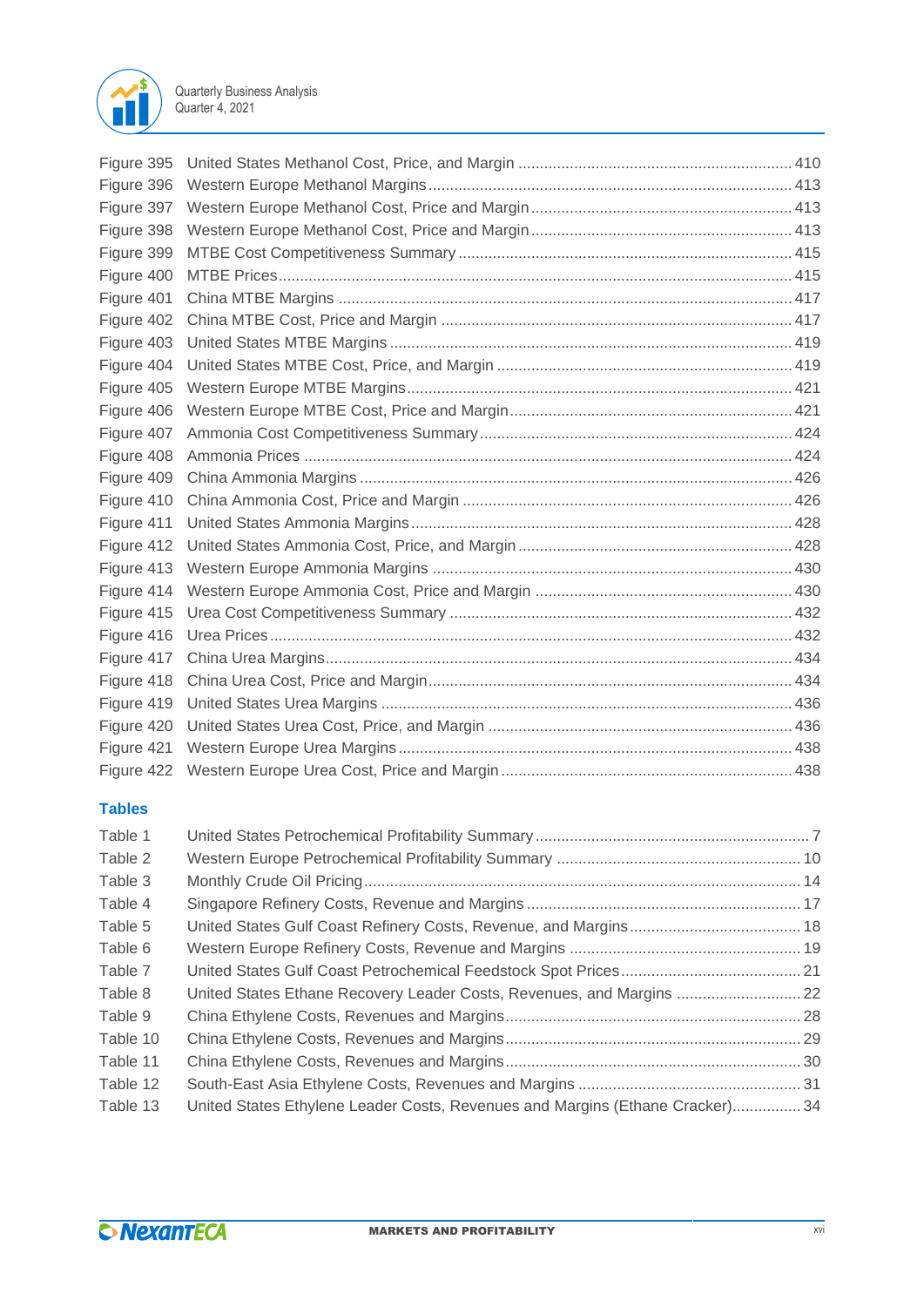

| Table 14 | United States Ethylene Leader Costs, Revenues and Margins (Ethane/Propane       |  |
|----------|---------------------------------------------------------------------------------|--|
| Table 15 | United States Ethylene Leader Costs, Revenues and Margins (Standard Naphtha     |  |
| Table 16 | United States Ethylene Production Costs (Cracker Feedstock Competitiveness) 40  |  |
| Table 17 | Western Europe Ethylene Leader Costs, Revenues and Margins Standard Naphtha     |  |
| Table 18 | Western Europe Ethylene Leader Costs, Revenues and Margins Basic Naphtha        |  |
| Table 19 |                                                                                 |  |
| Table 20 |                                                                                 |  |
| Table 21 |                                                                                 |  |
| Table 22 |                                                                                 |  |
| Table 23 |                                                                                 |  |
| Table 24 | United States Polymer Grade Propylene Leader Cost, Revenues, and Margins        |  |
| Table 25 | United States Polymer Grade Propylene Leader Cost, Revenues, and Margins        |  |
| Table 26 | Western Europe Propylene Costs, Revenue and Margins Propane Dehydrogenation     |  |
| Table 27 | Western Europe Propylene Costs, Revenues and Margins Refinery Propylene         |  |
| Table 28 | China Butadiene Costs, Revenues and Margins Mixed C4 Extraction  69             |  |
| Table 29 |                                                                                 |  |
| Table 30 | United States Butadiene Costs, Revenues, and Margins Leader Plants 72           |  |
| Table 31 |                                                                                 |  |
| Table 32 |                                                                                 |  |
| Table 33 |                                                                                 |  |
| Table 34 | United States Low Density Polyethylene Leader Costs, Revenues, and Margins 84   |  |
| Table 35 | Western Europe Low Density Polyethylene Leader Costs, Revenues and Margins  86  |  |
| Table 36 |                                                                                 |  |
| Table 37 |                                                                                 |  |
| Table 38 | United States Linear Low Density Leader Polyethylene Costs, Revenues, and       |  |
| Table 39 | Western Europe Linear Low Density Polyethylene Leader Costs, Revenues and       |  |
| Table 40 |                                                                                 |  |
| Table 41 |                                                                                 |  |
| Table 42 | United States High Density Polyethylene Leader Costs Revenues and Margins       |  |
| Table 43 | Western Europe High Density Polyethylene Leader Costs, Revenues and Margins 108 |  |
| Table 44 |                                                                                 |  |
| Table 45 |                                                                                 |  |
| Table 46 | United States Polypropylene Leader Costs, Revenue, and Margins  117             |  |
| Table 47 | Western Europe Polypropylene Leader Costs, Revenues and Margins 119             |  |
| Table 48 |                                                                                 |  |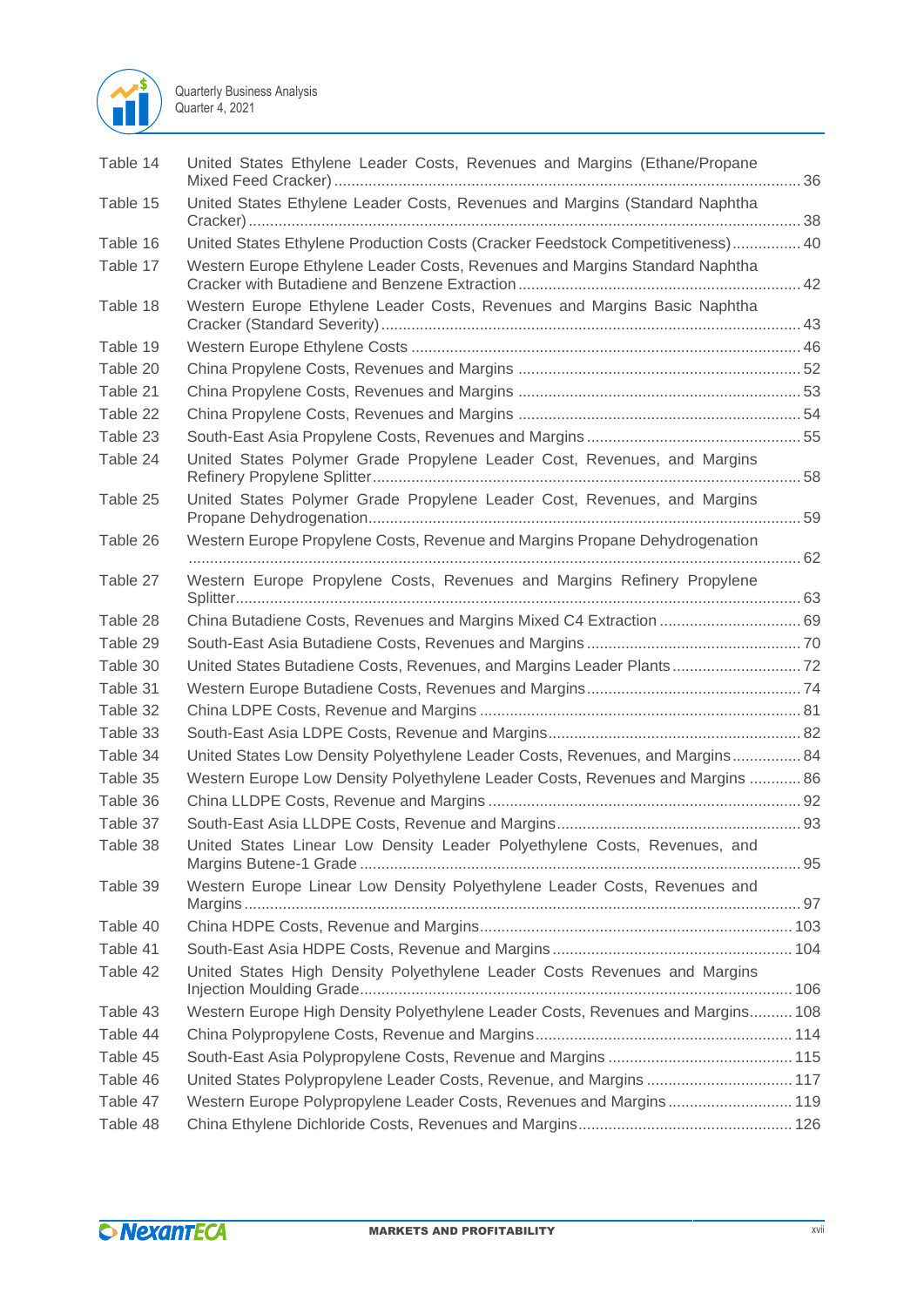

| Table 49 | South-East Asia Ethylene Dichloride Costs, Revenues and Margins 127               |  |
|----------|-----------------------------------------------------------------------------------|--|
| Table 50 |                                                                                   |  |
| Table 51 |                                                                                   |  |
| Table 52 | South-East Asia Vinyl Chloride Monomer Costs, Revenues and Margins 131            |  |
| Table 53 |                                                                                   |  |
| Table 54 | United States Export Ethylene Dichloride Leader Costs, Revenues, and Margins 136  |  |
| Table 55 | United States Vinyl Chloride Monomer Leader Costs, Revenues, and Margins 138      |  |
| Table 56 |                                                                                   |  |
| Table 57 | Western Europe Ethylene Dichloride Leader Costs, Revenues and Margins 142         |  |
| Table 58 | Western Europe Vinyl Chloride Monomer Leader Costs, Revenues and Margins          |  |
| Table 59 |                                                                                   |  |
| Table 60 | United States Polyvinyl Chloride Leader Costs, Revenues, and Margins  150         |  |
| Table 61 | Western Europe Polyvinyl Chloride Leader Costs, Revenues and Margins 152          |  |
| Table 62 |                                                                                   |  |
| Table 63 |                                                                                   |  |
| Table 64 |                                                                                   |  |
| Table 65 |                                                                                   |  |
| Table 66 | China Mixed Xylenes Costs, Revenues and Margins Reformate Extraction  166         |  |
| Table 67 |                                                                                   |  |
| Table 68 |                                                                                   |  |
| Table 69 |                                                                                   |  |
| Table 70 |                                                                                   |  |
| Table 71 | United States Benzene Costs, Revenues, and Margins Toluene Hydrodealkylation  175 |  |
| Table 72 | United States Benzene Costs, Revenues, and Margins Toluene Disproportionation 176 |  |
| Table 73 |                                                                                   |  |
| Table 74 | United States Mixed Xylenes Costs, Revenues and Margins Reformate Extraction  181 |  |
| Table 75 | United States Xylenes Costs, Revenues and Margins Toluene Disproportionation      |  |
| Table 76 |                                                                                   |  |
| Table 77 | Western Europe Reformer Leader Costs, Revenues and Margins 188                    |  |
| Table 78 | Western Europe Benzene Costs, Revenues and Margins Extraction from Pygas  190     |  |
| Table 79 | Western Europe Benzene Costs, Revenues and Margins Toluene Hydrodealkylation      |  |
| Table 80 | Western Europe Mixed Xylenes Costs, Revenues and Margins Toluene                  |  |
| Table 81 | Western Europe Mixed Xylenes Costs, Revenues and Margins Reformate Extraction     |  |
| Table 82 | United States Cyclohexane Leader Costs, Revenues, and Margins  198                |  |
| Table 83 |                                                                                   |  |
| Table 84 | China Caprolactam Costs, Revenues and Margins Typical Plants 205                  |  |
| Table 85 |                                                                                   |  |
| Table 86 |                                                                                   |  |
| Table 87 |                                                                                   |  |
| Table 88 |                                                                                   |  |
|          |                                                                                   |  |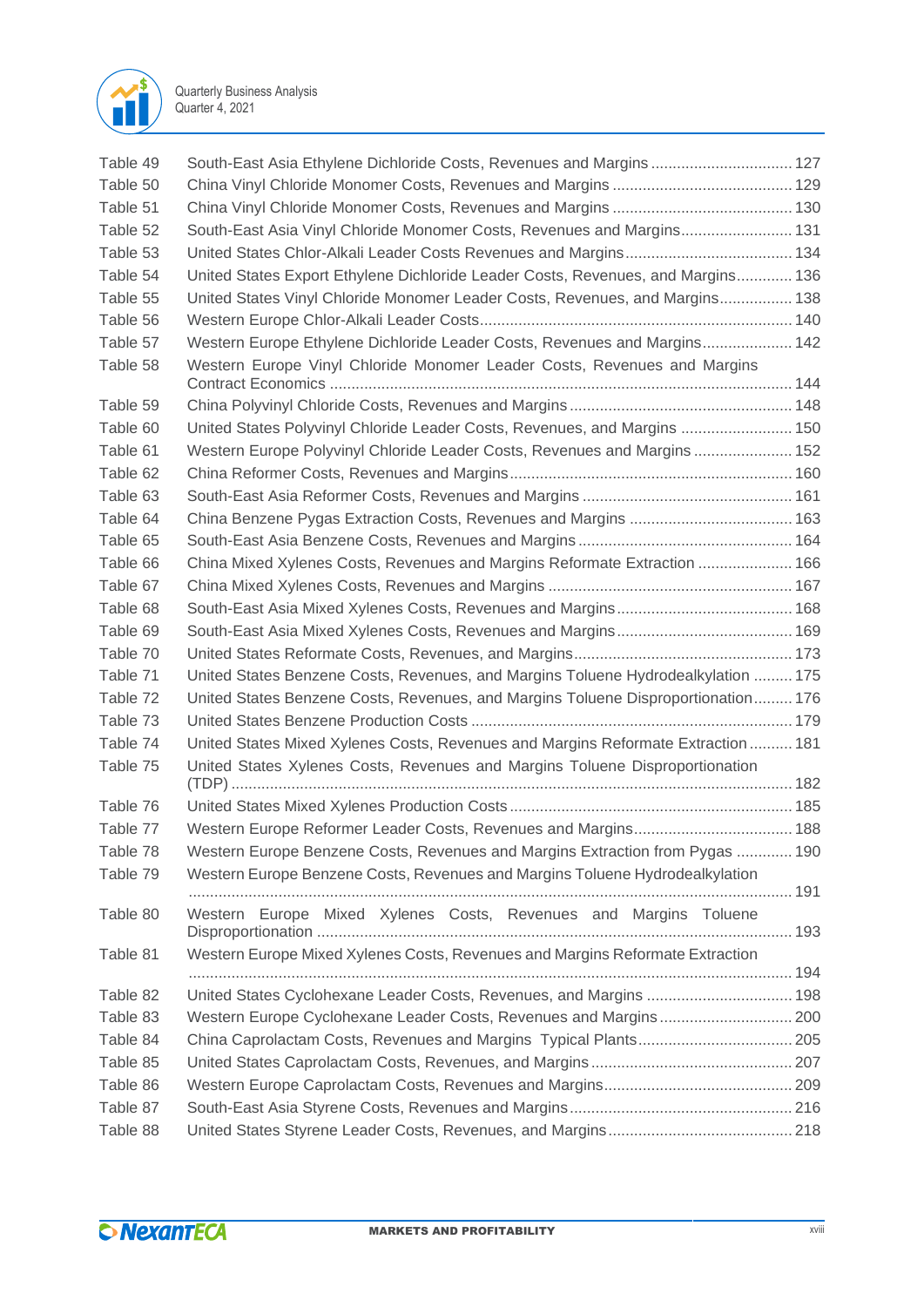

| Table 89  |                                                                                 |  |
|-----------|---------------------------------------------------------------------------------|--|
| Table 90  |                                                                                 |  |
| Table 91  | United States Polystyrene Leader Costs, Revenues, and Margins  227              |  |
| Table 92  | Western Europe Polystyrene Leader Costs, Revenues and Margins 229               |  |
| Table 93  | South-East Asia Styrene Butadiene Rubber Costs, Revenues and Margins 235        |  |
| Table 94  | United States Styrene Butadiene Rubber Costs, Revenues and Margins Typical      |  |
|           |                                                                                 |  |
| Table 95  | Western Europe Styrene Butadiene Rubber Costs, Revenues and Margins  239        |  |
| Table 96  | South-East Asia Acrylonitrile Butadiene Styrene Costs, Revenues and Margins 244 |  |
| Table 97  |                                                                                 |  |
| Table 98  | Western Europe Acrylonitrile Butadiene Styrene Costs, Revenues and Margins 248  |  |
| Table 99  | Butadiene Rubber Costs, Revenues and Margins - South-East Asia  253             |  |
| Table 100 | United States Butadiene Rubber Costs, Revenues and Margins Leader Plants 255    |  |
| Table 101 | Western Europe Butadiene Rubber Costs, Revenues and Margins Typical Plants  257 |  |
| Table 102 | China Mono Ethylene Glycol Costs, Revenues and Margins Ethylene Oxidation and   |  |
| Table 103 | China Mono Ethylene Glycol Costs, Revenues and Margins From Coal Via DMO 263    |  |
| Table 104 | South-East Asia Mono Ethylene Glycol Costs, Revenues and Margins Ethylene       |  |
| Table 105 | United States Mono Ethylene Glycol Leader Costs, Revenues, and Margins 267      |  |
| Table 106 | Western Europe Ethylene Oxide Leader Costs, Revenues and Margins  269           |  |
| Table 107 | Western Europe Ethylene Glycol Leader Costs, Revenues and Margins 271           |  |
| Table 108 |                                                                                 |  |
| Table 109 |                                                                                 |  |
| Table 110 |                                                                                 |  |
| Table 111 | Western Europe para-Xylene Leader Costs, Revenues and Margins  281              |  |
| Table 112 |                                                                                 |  |
| Table 113 |                                                                                 |  |
| Table 114 |                                                                                 |  |
| Table 115 |                                                                                 |  |
| Table 116 |                                                                                 |  |
| Table 117 | South-East Asia PET Bottle Grade Costs, Revenues and Margins 296                |  |
| Table 118 | United States PET Bottle Grade Leader Costs, Revenues, and Margins 298          |  |
| Table 119 | Western Europe PET Bottle Grade Leader Costs, Revenues and Margins  300         |  |
| Table 120 |                                                                                 |  |
| Table 121 |                                                                                 |  |
| Table 122 | Western Europe Acrylonitrile Leader Costs, Revenues and Margins 310             |  |
| Table 123 |                                                                                 |  |
| Table 124 |                                                                                 |  |
| Table 125 |                                                                                 |  |
| Table 126 | United States Phenol Leader Costs, Revenues, and Margins Cumene Oxidation 321   |  |
| Table 127 | Western Europe Cumene/Phenol Leader Costs, Revenues and Margins 323             |  |
| Table 128 |                                                                                 |  |
| Table 129 | United States Bisphenol A (BPA) Leader Costs, Revenues, and Margins  331        |  |
| Table 130 |                                                                                 |  |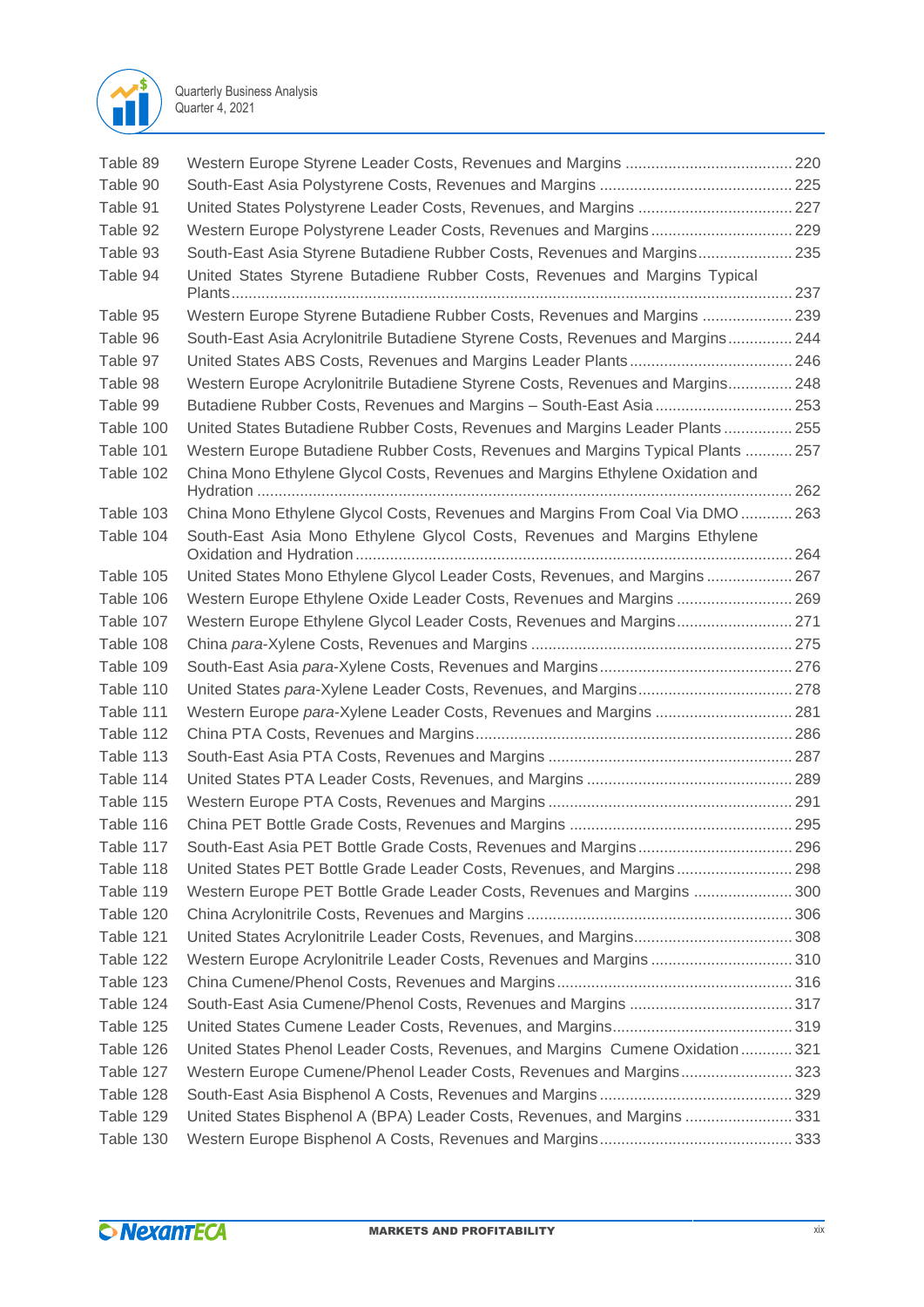

| Table 131 | South-East Asia Polycarbonate Costs, Revenues and Margins Interfacial Process  336 |      |
|-----------|------------------------------------------------------------------------------------|------|
| Table 132 | South-East Asia Polycarbonate Costs, Revenues and Margins Melt Phase Non           |      |
| Table 133 | United States Polycarbonate Leader Costs, Revenues, and Margins Interfacial  340   |      |
| Table 134 | United States Polycarbonate Leader Costs, Revenues, and Margins Melt Phase         |      |
| Table 135 | Western Europe Polycarbonate Costs, Revenues and Margins Interfacial  344          |      |
| Table 136 | Western Europe Polycarbonate Phosgene Costs, Revenues and Margins Melt             |      |
| Table 137 | South-East Asia Propylene Oxide Costs, Revenues and Margins Hydrogen Peroxide      |      |
| Table 138 | South-East Asia Propylene Oxide Costs, Revenues and Margins Styrene (POSM)         |      |
| Table 139 | United States Propylene Oxide Costs, Revenues and Margins Chlorohydrin (CHPO)      |      |
| Table 140 | United States Propylene Oxide Costs, Revenues and Margins Styrene (POSM)           |      |
| Table 141 | Western Europe Propylene Oxide Costs, Revenues and Margins Hydrogen Peroxide       |      |
| Table 142 | Western Europe Propylene Oxide Costs, Revenues and Margins Styrene (POSM)          |      |
| Table 143 |                                                                                    |      |
| Table 144 |                                                                                    |      |
| Table 145 |                                                                                    |      |
| Table 146 |                                                                                    |      |
| Table 147 |                                                                                    |      |
| Table 148 |                                                                                    |      |
| Table 149 |                                                                                    |      |
| Table 150 |                                                                                    |      |
| Table 151 | United States MDI and Intermediates Costs, Revenues and Margins 385                |      |
| Table 152 | United States TDI and Intermediates Costs, Revenues and Margins387                 |      |
| Table 153 | Western Europe MDI and Intermediates Costs, Revenues and Margins  389              |      |
| Table 154 | Western Europe TDI and Intermediates Costs, Revenues and Margins                   | .391 |
| Table 155 |                                                                                    |      |
| Table 156 |                                                                                    |      |
| Table 157 |                                                                                    |      |
| Table 158 |                                                                                    |      |
| Table 159 |                                                                                    |      |
| Table 160 | United States Methanol Costs, Revenues, and Margins Natural Gas Reforming 409      |      |
| Table 161 |                                                                                    |      |
| Table 162 |                                                                                    |      |
| Table 163 |                                                                                    |      |
| Table 164 | United States MTBE Costs, Revenues, and Margins isobutylene ex Steam Cracker       |      |
|           |                                                                                    |      |
| Table 165 |                                                                                    |      |
| Table 166 |                                                                                    |      |